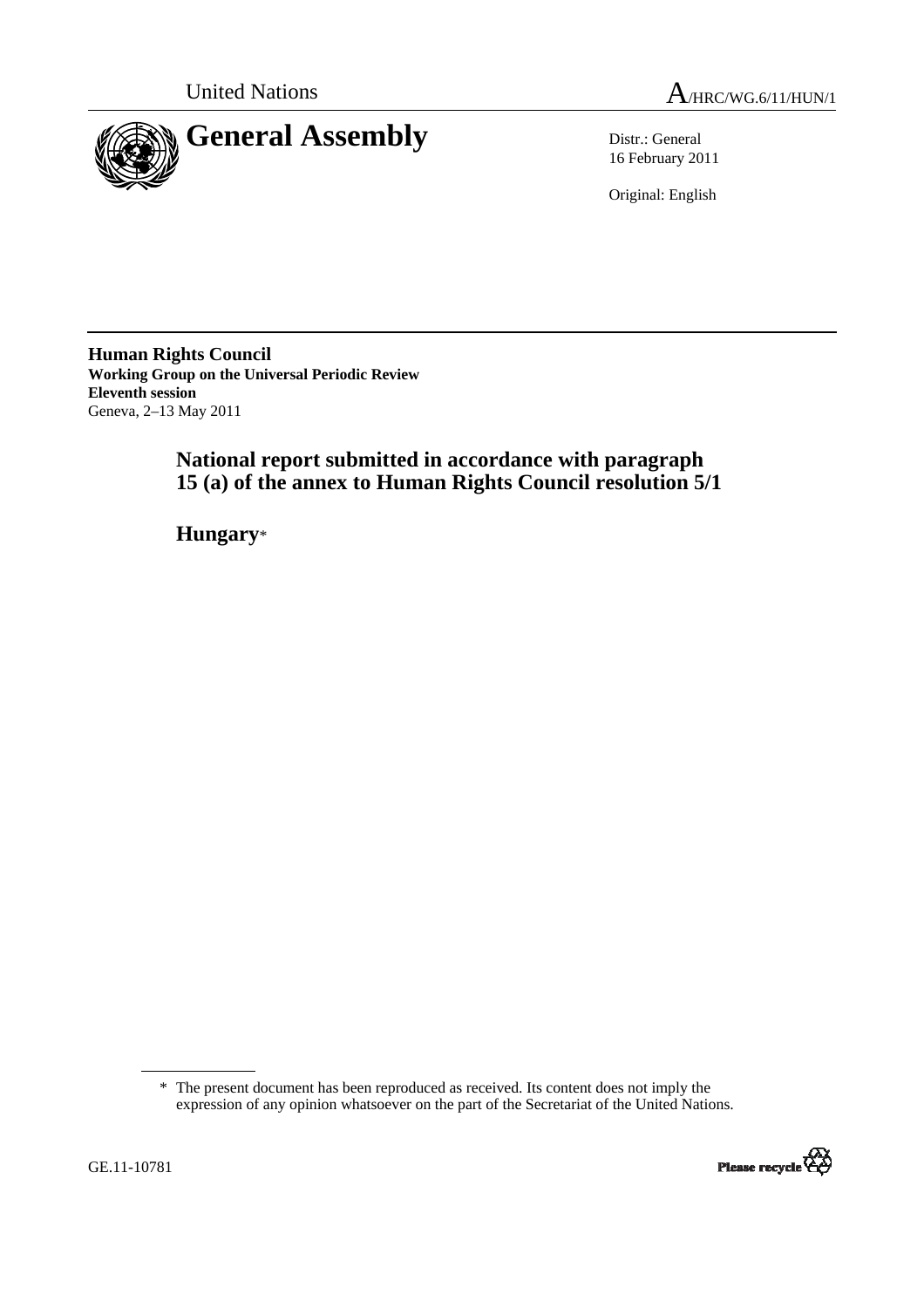# **A/HRC/WG.6/11/HUN/1**

# Contents

|     |    |                                                                             | Paragraphs             | Page           |
|-----|----|-----------------------------------------------------------------------------|------------------------|----------------|
| Ι.  |    |                                                                             | $1 - 2$                | 4              |
| П.  |    |                                                                             | $3 - 14$               | $\overline{4}$ |
|     | А. |                                                                             | $3 - 9$                | $\overline{4}$ |
|     | В. |                                                                             | $10 - 12$              | 5              |
|     | C. |                                                                             | $13 - 14$              | 6              |
| Ш.  |    | Achievements and challenges in the promotion and protection of human rights | $15 - 97$              | 6              |
|     | А. |                                                                             | $15 - 57$              | 6              |
|     |    | 1.                                                                          | $15 - 16$              | 6              |
|     |    | 2.                                                                          | $17 - 21$              | 7              |
|     |    | 3.                                                                          | $22 - 28$              | 7              |
|     |    | 4.                                                                          | $29 - 31$              | 9              |
|     |    | 5.                                                                          | 32-37                  | 9              |
|     |    | 6.                                                                          | $38 - 54$              | 10             |
|     |    | Situation of people living with disability/under guardianship<br>7.         | $55 - 57$              | 13             |
|     | В. | Right to liberty and security of the person                                 | $58 - 76$              | 14             |
|     |    | 1.                                                                          | 58                     | 14             |
|     |    | 2.                                                                          | $59 - 70$              | 14             |
|     |    |                                                                             |                        | 16             |
|     |    | 3.                                                                          | $71 - 72$<br>$73 - 75$ | 16             |
|     |    | 4.<br>5.                                                                    |                        |                |
|     |    |                                                                             | 76                     | 17             |
|     | C. | Freedom of expression and association                                       | $77 - 87$              | 17             |
|     |    | 1.                                                                          | $77 - 80$              | 17             |
|     |    | 2.                                                                          | $81 - 83$              | 18             |
|     |    | 3.<br>Participation of national and ethnic minorities in the Hungarian      |                        |                |
|     |    |                                                                             | $84 - 87$              | 19             |
|     | D. | Right to social security and to an adequate standard of living              | 88-97                  | 20             |
|     |    | 1.                                                                          | 88-90                  | 20             |
|     |    | 2.                                                                          | $91 - 96$              | 20             |
|     |    | 3.                                                                          | 97                     | 21             |
| IV. |    |                                                                             | 98-104                 | 21             |
|     | А. |                                                                             | 98                     | 21             |
|     | Β. |                                                                             | 99                     | 22             |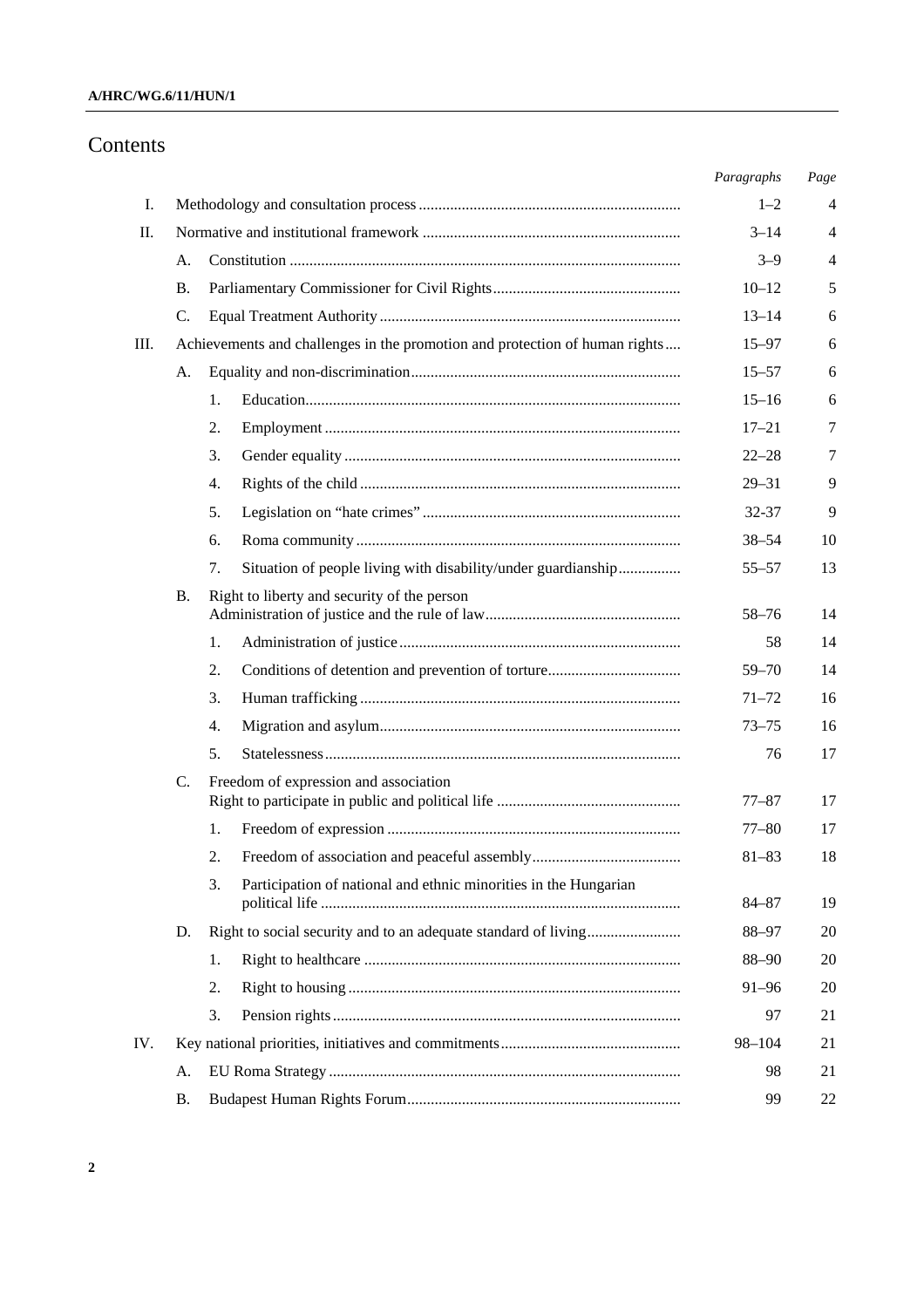# **A/HRC/WG.6/11/HUN/1**

|  | $100 - 101$ |  |
|--|-------------|--|
|  | $102 - 104$ |  |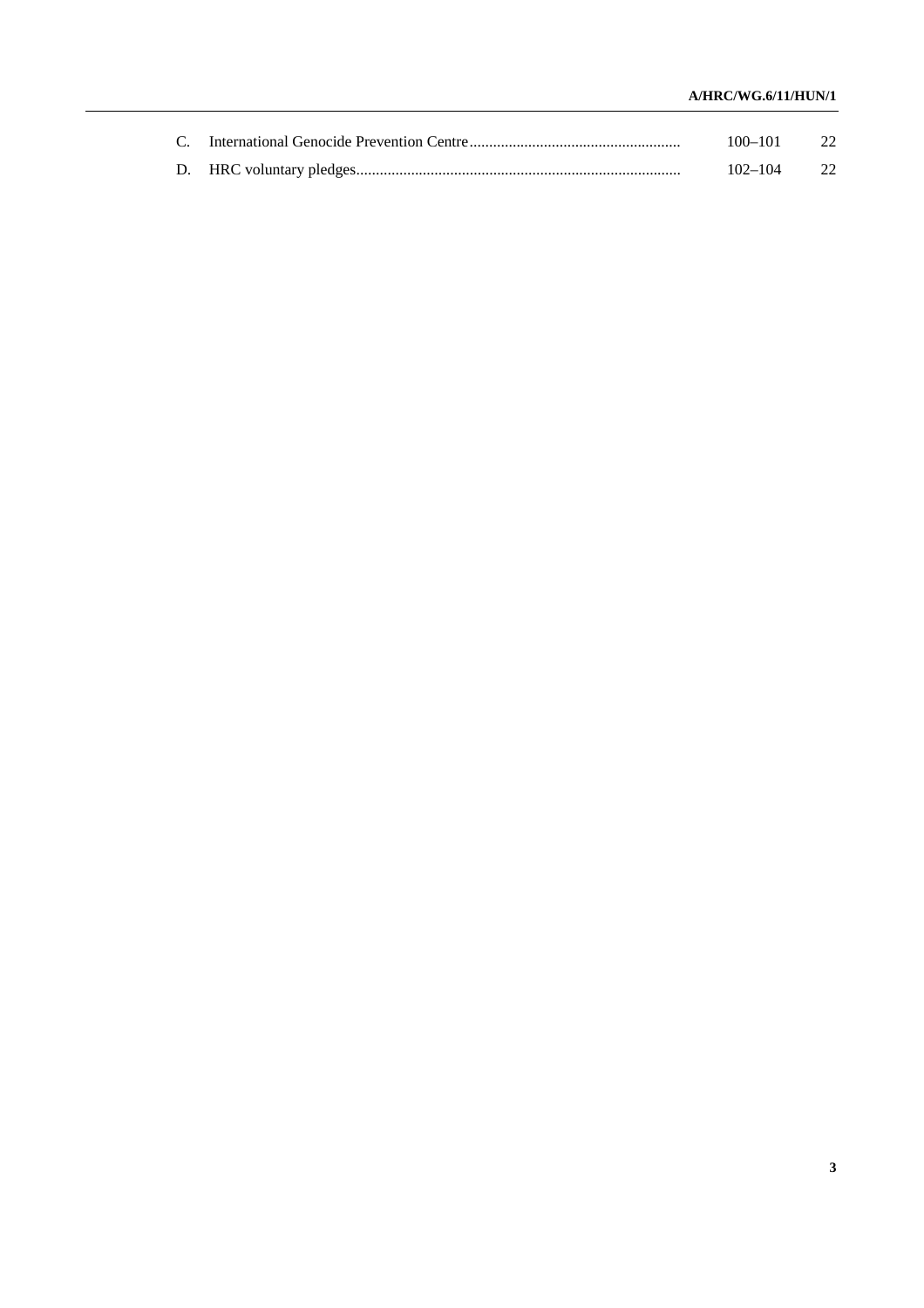# **I. Methodology and consultation process**

1. In preparation for the Universal Periodic Review of the Republic of Hungary, the Ministry of Foreign Affairs of the Republic of Hungary launched a series of human rights conferences in 2009 with the participation of government officials, non-governmental organisations and independent experts. The purpose of these conferences was to conduct a general review of the situation of respect for human rights in Hungary: stocktaking, identification of achievements as well as deficiencies. Altogether 8 conferences were held until the end of 2010 dedicated to specific areas of human rights.

2. On the basis of the above consultation process and availing of the conclusions and recommendations formulated at these conferences, the present report was prepared by the Ministry of Public Administration and Justice, the Ministry of Interior, the Ministry of National Resources, the Ministry of National Economy, the Office of the Hungarian Parliamentary Commissioner for Civil Rights, the Equal Treatment Authority, also contributed and compiled by the Ministry of Foreign Affairs.

# **II. Normative and institutional framework**

# **A. Constitution**

3. The present Hungarian Constitution with its new content drafted as a consequence of the revolution of rule of law in 1989 was meant to be only a transitional one and stay in force until the new Constitution of the consolidated democracy would be enacted. The objective of a new Constitution has been a nationally supported constant goal since the democratic transition in 1989, however, that would have required two-third majority of the votes of the MPs, and political context has not been conducive to the adoption of a new Constitution until recently. The Parliament of Hungary elected in April 2010, wherein the governing parties hold a two-third majority, has set itself the objective of establishing a new Constitution which would formally conclude the democratic transition and lay the foundations for the forthcoming decades.

4. An *ad-hoc* parliamentary committee was set up in June 2010 with a mandate to submit a draft resolution on the fundamental principles of a new Constitution to the plenary of the Parliament by 31 December 2010. The *ad-hoc* committee of 45 MPs, whose membership reflects the composition of the Parliament, invited the competent state bodies, non-governmental organizations, scientific think-tanks and the civil society to submit their proposals and views. Website of the *ad-hoc* committee has been made available for any private person or civil organization to publicly forward their recommendations concerning the drafting process or the content of the new basic law with the goal to ensure full transparency, openness and a broad participation in the process.

5. Six working groups were set up in order to ensure a systematic processing of the positions covering all aspects of the Constitution. The partial concepts prepared by those working groups have been consolidated into a single text with the assistance of external experts. The overall draft concept and its elements were subject of a thorough debate. Intensive exchange of views took place in the printed and electronic media, further supplemented by conferences organised by the Parliament, the Hungarian Academy of Sciences, universities, foundations and civil organisations. The Parliament is to dedicate approximately a full month session exclusively to the debate on the new basic law, thus providing the opportunity for a careful preparation of the new Constitution.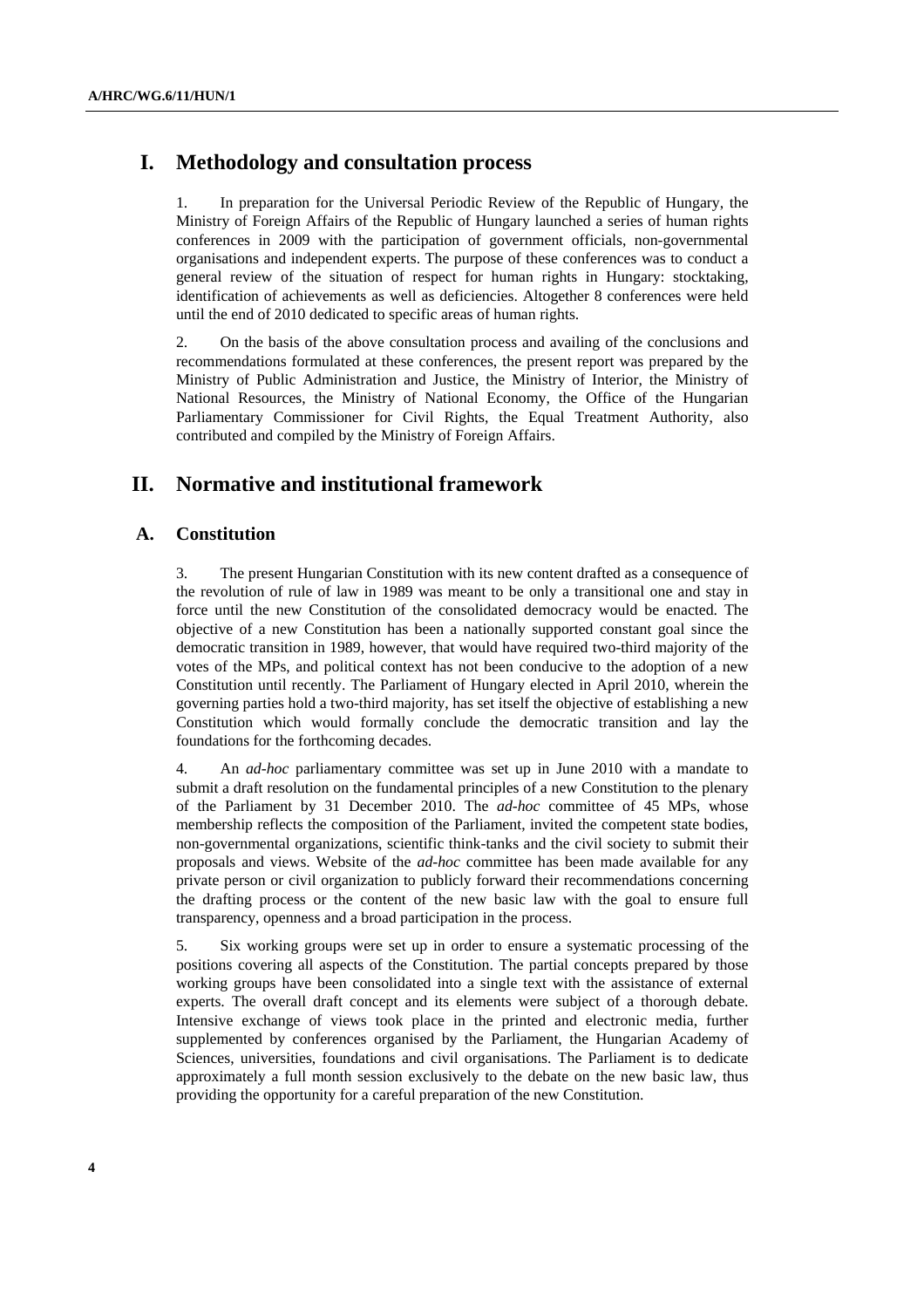6. The concept proposes a shorter Constitution compared to the one currently in force, a solemn one of a truly fundamental nature. The Constitution's preamble and the chapter entitled *General provisions* will set out the fundamental constitutional values. The commitment of Hungary to cooperate with all peoples of the world will continue to be confirmed in this part of the Constitution.

7. Protection of fundamental human rights is a substantial aspect of the new Constitution also reflected by its structure whereby the chapter on fundamental rights and obligations will be moved right after the *General provisions*. The new Constitution will continue to contain all fundamental human rights currently protected by the Constitution in force. Current Constitution declares that Hungary respects the human rights of all persons in the country without discrimination on the basis of race, colour, gender, language, religion, political or other opinion, national or social origins, financial situation, birth or on any other grounds whatsoever and the law provides for strict punishment of discrimination. Any restriction of such rights remains to be possible only in accordance with international treaties as well as the jurisprudence of the Constitutional Court. The concept does not foresee any major change in the constitutional arrangement of the state structure. It maintains the form of parliamentary government and guarantees separation of powers.

8. A long-standing default of the present Constitution would be remedied by inserting fundamental rules on public finances and the principles of budget law in the basic law. As regards the judiciary, the concept provides for the setting up of administrative courts ensuring more effective supervision over the administration. Status and power of the Constitutional Court would continue to be provided by a separate "qualified" act, as is the case currently.

9. The Constitutional Court of Hungary supervises over the constitutionality of legal acts. In international comparison, it has a remarkably wide and extensive jurisdiction. In the first years following the democratic transition of 1989–1990 jurisprudence developed by the Constitutional Court had a particularly dynamic effect on the development of the Parliament's legislation.

# **B. Parliamentary Commissioner for Civil Rights**

10. The Parliamentary Commissioner for Civil Rights (Ombudsman) is responsible for investigating or initiating the investigation of cases involving the infringement of constitutional rights which come to his attention and initiating general or specific measures for the remedy thereof. The Commissioner is entitled to investigate citizens' complaints and can also launch *ex officio* investigations relating to approximately sixty constitutional fundamental rights, except for the protection of national and ethnic minorities' rights and information rights since the latter two categories of rights are specifically assigned to specialized ombudsmen. As regards the volume of the files, in 2010, the Commissioner has dealt with almost 8000 cases covering a wide range and various aspects of human rights.

The Ombudsman may initiate general or specific actions to remedy improprieties concerning the procedures of authorities and public service providers. He thus commonly requests action to be taken by the head of the organisation concerned. Formulation of recommendation is another frequently applicable tool at his disposal. He may propose an amendment to a particular provision, the withdrawal thereof or provision of missing regulation. He may also initiate lodging a complaint with the prosecutor or conducting a disciplinary or infringement procedure. If a case concerns criminal act, the Ombudsman is obliged to initiate criminal procedure. The Commissioner may furthermore initiate procedures before the Constitutional Court. Publicity and arguing are certainly the most effective tools of the Parliamentary Commissioner. In case of grave impropriety or affection of large group of citizens, the Commissioner may promptly turn to the Parliament.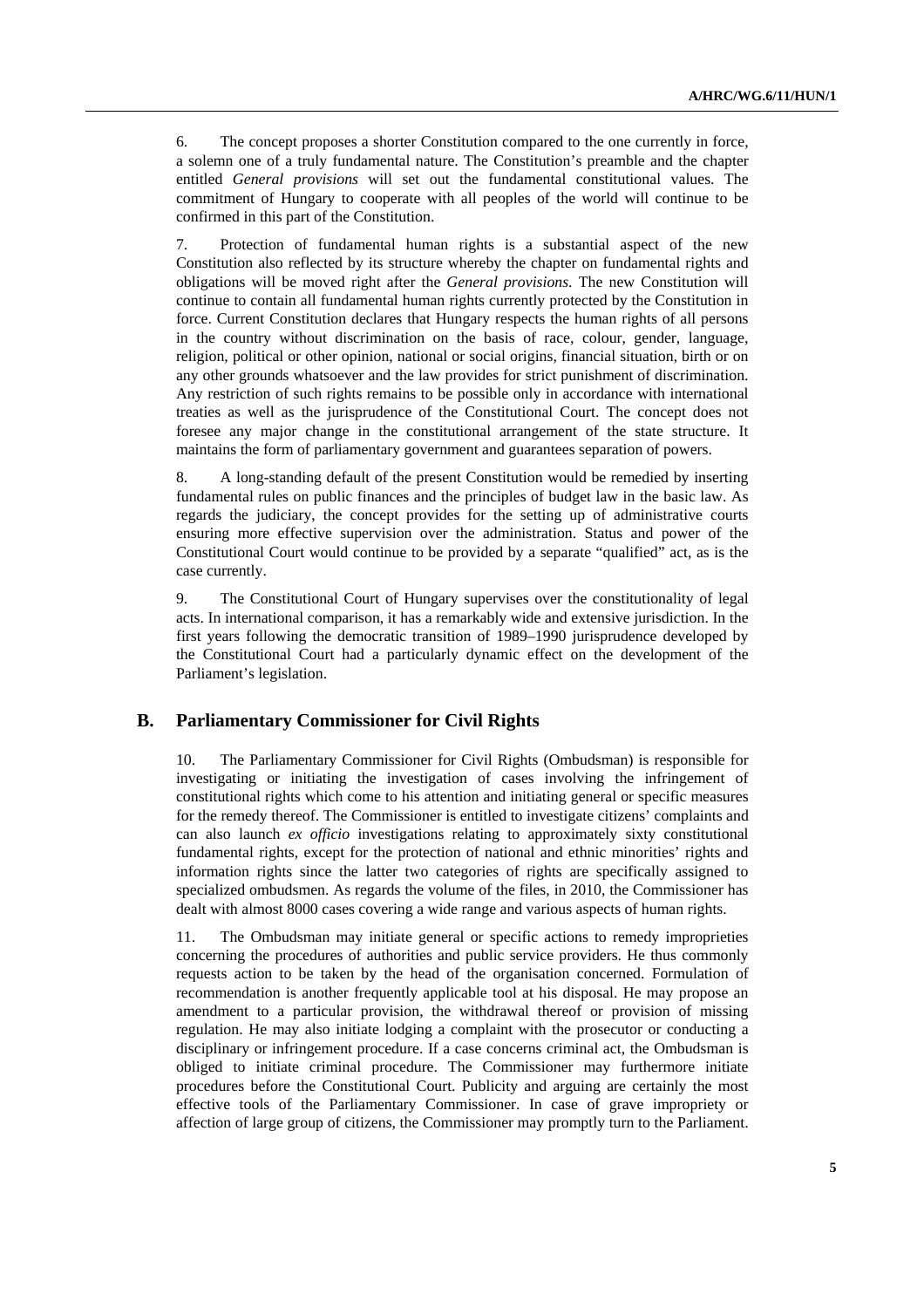The Ombudsman presents his regular annual reports to the Parliament, but is also engaged in special projects such as a project concerning homeless people, children's rights project or public transportation project adopting a pro-active approach for the protection of human rights.

12. Besides the activities of the Parliamentary Commissioner for Civil Rights, a Parliamentary Commissioner for Data Protection and Freedom of Information, a Parliamentary Commissioner for National and Ethnic Minorities Rights and a Parliamentary Commissioner for Future Generations are also contributing to the protection and promotion of human rights in Hungary.

# **C. Equal Treatment Authority**

13. The Equal Treatment Authority (ETA) is an independent administrative body that was established in 2005 to protect, enforce and promote equality and the right to equal treatment by monitoring the observance of Act CXXV of 2003 on Equal Treatment and the Promotion of Equal Opportunities (hereafter: "Equal Treatment Act"). ETA operates under the direction of the Minister of Public Administration and Justice; however neither the Government nor the Ministry may instruct the Authority when it performs its duty under the Equal Treatment Act. The decisions of ETA are legally binding and enforceable, cannot be altered or set aside by the Government or public authorities. The Municipal Court has exclusive jurisdiction over the appeals against the decisions of ETA. These provisions guarantee *de iure* and *de facto* independence. The Equal Treatment Act sets up an advisory body assisting ETA with issues of strategic importance. The board consists of antidiscrimination experts. ETA operates with a broad mandate, scrutinizes the acts of public authorities in any of their legal relationships and the acts of private actors in their specific relationships (employment, goods and services, etc.) whether they are in line with the principle of equal treatment.

14. ETA can initiate proceedings upon individual complaints or *actio popularis* submitted by NGOs and other stakeholders or *ex officio*. ETA deals with unequal treatment (direct/ indirect discrimination, segregation, harassment, victimization) involving gender; racial origin; colour; nationality; national or ethnic origin; mother tongue; disability; state of health; religious or ideological conviction; political or other opinion; family status; maternity or paternity; sexual orientation; sexual identity; age; social origin; financial status; part-time, temporary and other types of employment contract; the membership of an organisation representing employees' interests and any other status, attribute or characteristic. Should the right to equal treatment have been violated, ETA may order the elimination of the situation concerned, prohibit further continuation of the conduct concerned; publish its decision or impose a fine.

# **III. Achievements and challenges in the protection and promotion of human rights**

## **A. Equality and non-discrimination**

## **1. Education**

15. Prohibition of discrimination and equal treatment in public education are provided by Act LXXIX of 1993 on Public Education. Any discriminative measure or measures violating the interest of the child taken by institutions, schools or their maintainers are considered null and void. A plea for nullity may be made by anyone and without any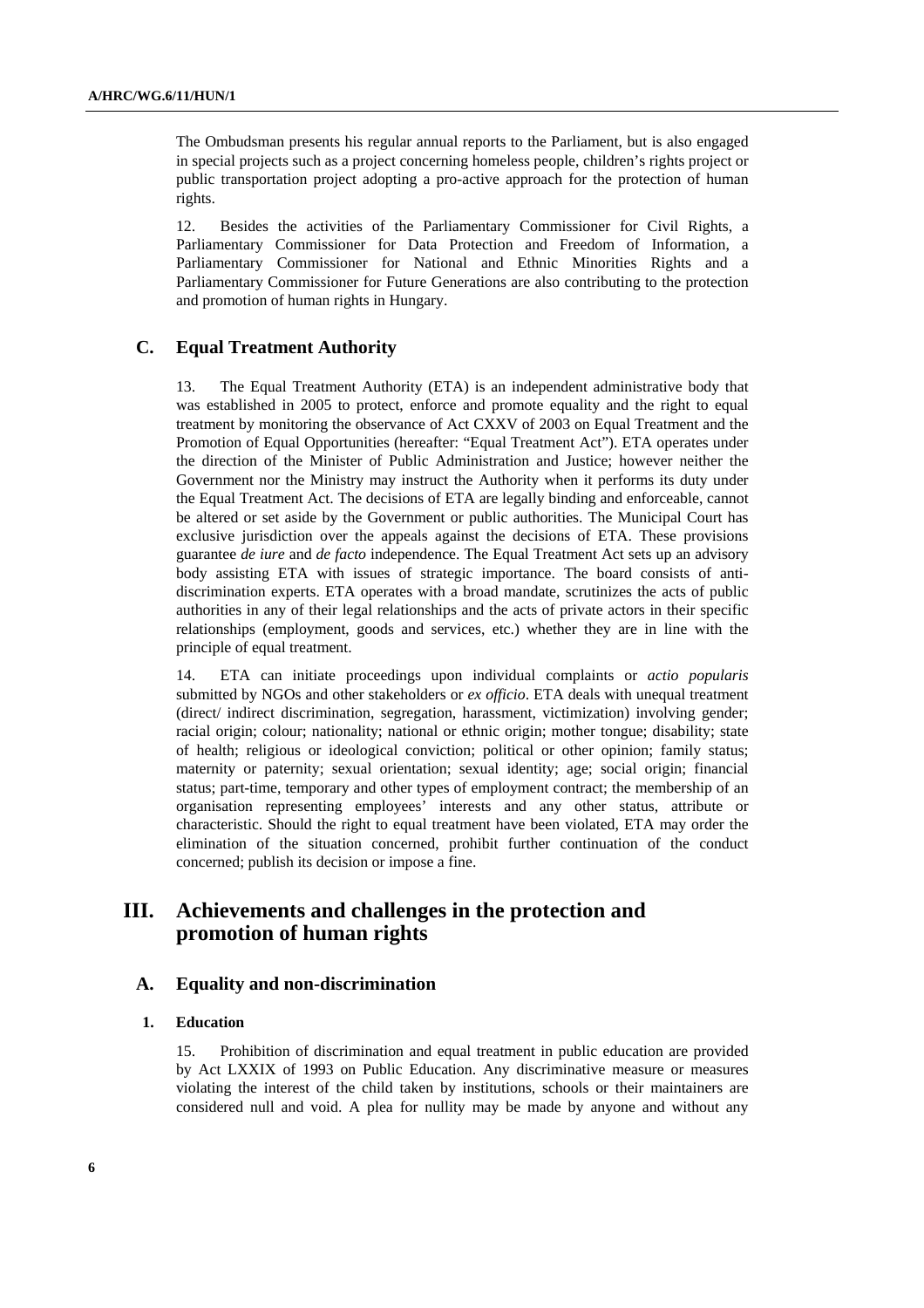deadline. Legality of the measure has to be justified by the party adopting the measure concerned. Prohibition of segregation is a fundamental provision of the Act on Public Education. The National Core Curriculum contains the detailed regulations on promoting equal opportunities in education. The Public Education Equal Opportunity Action Plan is an obligation for the schools and the municipalities and also a condition for support both from EU and national sources. Definition of disadvantage was inserted in the Public Education Act in 2003.<sup>1</sup> Target groups of equal opportunity programmes in education are also specified thereby. According to the Equal Treatment Act, the Educational Authority has the right to carry out audits on observing regulations on equal treatment and may take the following measures: call upon the school head to remedy the situation, initiate procedures, impose a fine or initiate a court procedure.

16. Despite appropriate legislation and concerted, complex action, lack of equality in access to quality education, or for certain groups of pupils (pupils facing multiple disadvantages, Roma pupils) and for certain types of schools still exists. Due to the new policy in education, hidden segregation is gradually reducing from 2008. Problems characteristic of a significant proportion of the Roma minority are not due mostly to their ethnic origin, but to their social and health-related status.

## **2. Employment**

17. The principle of equal pay for work of equal value without any discrimination is declared by the Constitution. The Labour Code provides for detailed regulation of this principle and provides for remedies against violations thereof.

18. According to the Equal Treatment Act, employers are prohibited to make any distinction, such as in relation to access to work, especially in public job advertisements, hiring, and with regard to the conditions of employment; or a disposition made before the establishment of the employment relationship or other relationship related to work, related to the procedure facilitating the establishment of such a relationship; in establishing and terminating the employment relationship or other relationship related to work; in relation to any training before or during the work; as well as in determining and providing working conditions.<sup>2</sup>

19. In 2007, the Parliament adopted a resolution on the Decade of Roma Inclusion Program Strategic Plan. The tasks set out by the Strategic Plan include among others the improvement of employment. Pursuant to a decree in 1996 vocational training, preparation for higher education and completion of elementary studies are subsidized, if the participation is organized or financed by Roma minority self-governments or Roma civil organizations.

20. To promote the rights of disabled people, Act XXVI of 1998 on the rights and equal opportunities of persons with disabilities stipulates, among others, the right to integrated employment, or, in the lack thereof, to sheltered employment.

21. According to the concept of the new Civil Code, regulation of legal capacity and guardianship will be amended in the future. The currently existing deficiency of employment of a person under guardianship would be addressed thereby.

## **3. Gender equality**

22. The general prohibition of discrimination on the basis of sex is stipulated in the Constitution. Reference is also made to the Equal Treatment Act in this respect, as well, defining the concept of various types of discrimination. A "National Strategy for the Promotion of Gender Equality – Guidelines and Goals 2010 – 2021" was adopted by Government Resolution 1004 in 2010. The Strategy identifies priorities which require firm government action to achieve real equality between women and men.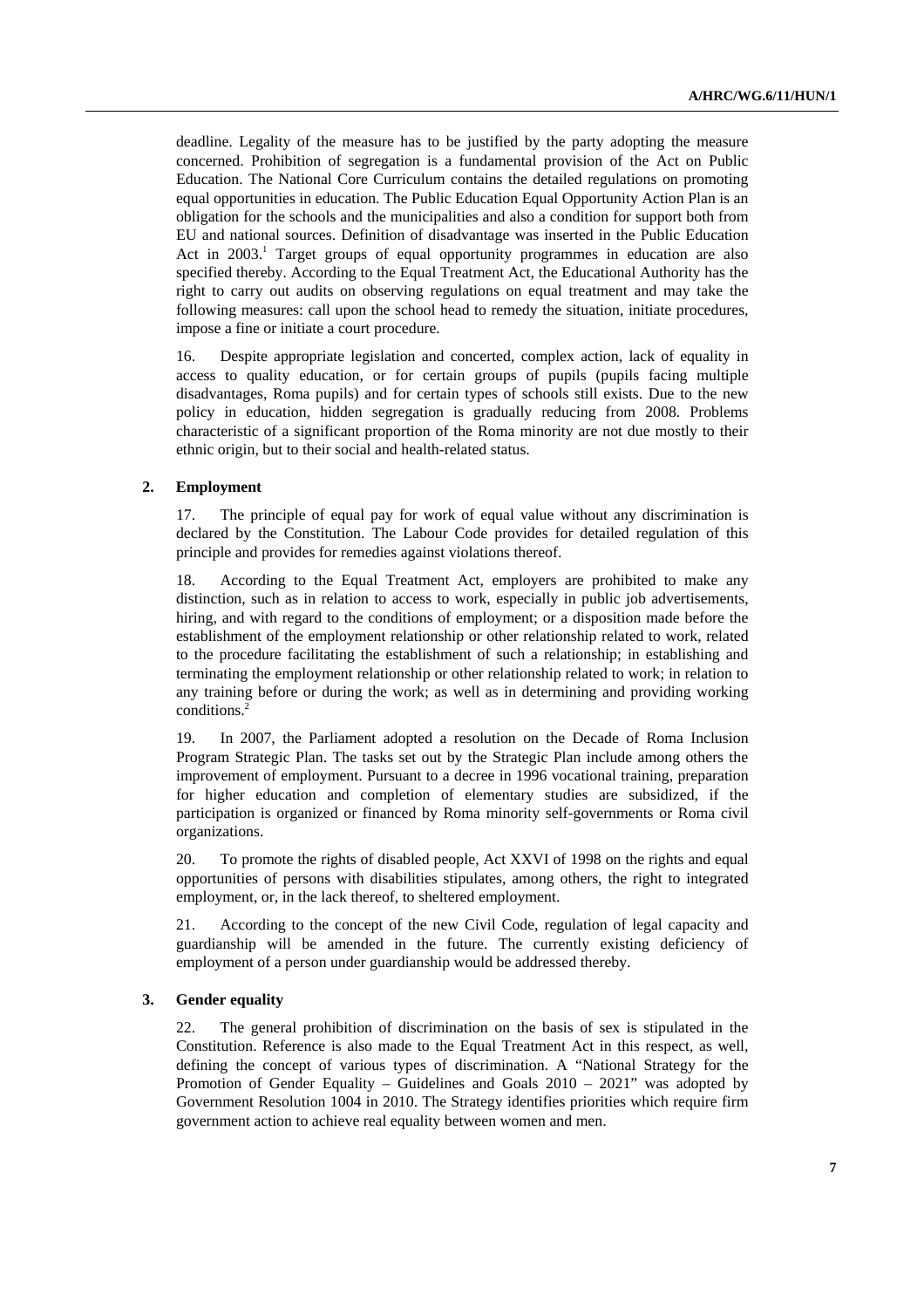#### *Violence against women*

23. Hungary has developed a complex institutional system funded from governmental sources for the victims of domestic violence. It includes Regional Crisis Management Network, a toll-free National Crisis Management and Information Telephone Service, and hosting institutions called Secret Shelter. Media appearance, organization of national public campaigns, conferences and regular roundtable discussions are also important means to raise public awareness. As a result of cooperation of the Government, local governments and non-governmental organizations, municipal shelter homes are operated where the insulted person can stay for up to five years supported by professional assistance.

#### *Domestic violence as a sui generis crime in the Criminal Code*

24. The Hungarian Criminal Code does not include "violence in the family" as a separate, sui generis statutory provision. However, this does not mean lack of punishment. The Criminal Code and the Act on Administrative Offences cover all acts falling under the scope of "violence in the family". It includes homicide, abortion, battery, coercion, violation of personal freedom, harassment, rape, sexual assault. Act on Administrative Offences imposes punishments – among others – for breach of domicile, libel or administrative offences against property. The victims can be third persons and family members, as well. $3$ 

#### *Restraining orders*

25. Act on the Criminal Proceedings provides for the rules on restraining as a coercive measure. Originally the maximum period of such coercive measure was 30 days, but it was extended up to 60 days in 2009.

#### *Amendments to regulations on rape*

26. According to the Criminal Code, rape is committed by a person who forces another person by violence or imminent duress against her or his life or bodily integrity for having sexual intercourse, or uses the incapacity of the person for defence or for the manifestation of her/his will for sexual intercourse. Accordingly, the Hungarian legal system requires violence or qualified threat (imminent duress against life or bodily integrity) to ascertain such crime.<sup>4</sup>

## *Homebirth*

27. According to the fundamental right to self-determination, pregnant women have the right to decide on the place of delivery (at home, in a hospital or a birth centre), if they do not endanger the life and health of the baby by this choice. Infrastructure and personal assistance of obstetrical care is well developed in Hungary offering several alternative ways of giving birth. Approximately 100-150 persons a year opt for giving birth at home. Since there existed a legal gap in the regulation of homebirth, the State Secretary for Health of the Ministry of National Resources is currently working on regulating professional, medical and technical minimum requirements for homebirth. The draft regulation lays down in detail the personal conditions of giving birth outside health-care facilities, rules on responsibility, legal grounds for exclusion, measures in emergency situations with the aim of protecting the mother, the foetus/baby and the midwife.

## *Forced sterilization*

28. Patient's rights in healthcare services are protected by law. Personal freedom and the right to self-determination as a fundamental right can only be restricted on justified health grounds and under conditions laid down by the Health Act. Sterilization on health grounds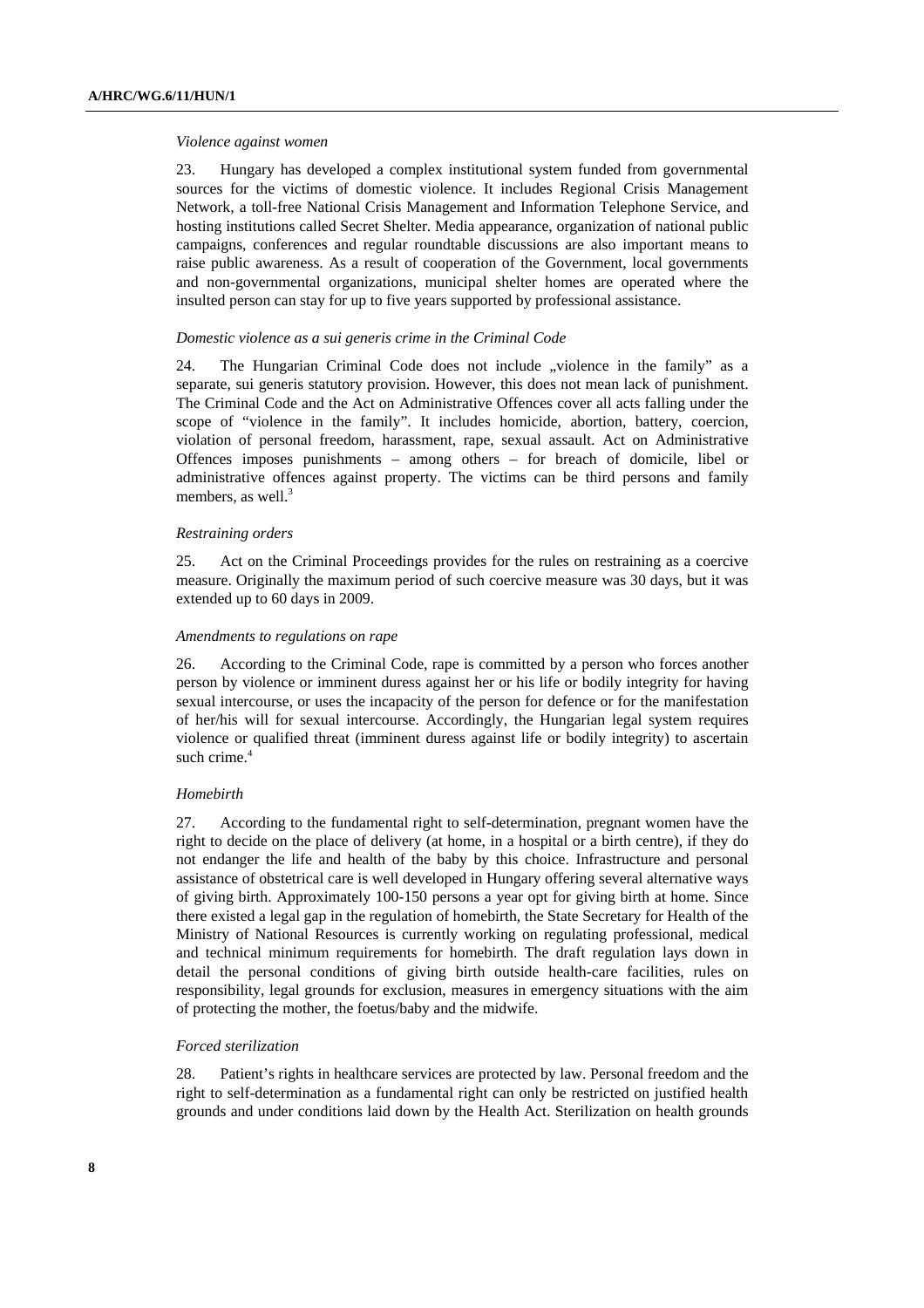based on medical indication shall only be carried out, if the woman previously gives a duly recorded informed consent to the procedure. Taking into account the recommendations of the CEDAW Committee, the legislation on sterilization has been amended recently. Accordingly, difference is made between persons of legal capacity, incompetent persons or persons with limited capacity; the waiting time for women under the age of 26 was extended to 6 months instead of 3; and application for sterilization should be submitted in a public/notarial document or in a private document of probative value. Conditions of sterilization became stricter, since sterilization on health grounds shall only be carried out, if other form of contraception is not possible or not applicable on health reasons and the pregnancy would endanger the life, the physical integrity or the health of the woman, or the future child would probably be disabled.

## **4. Rights of the child**

29. Child welfare system operates well in Hungary in order to assist families to bring up their children. Act XXXI of 1997 on the protection of children and on public guardianship administration provides for the legal basis for safeguarding children's rights. The basic care provision contributes to the promotion of physical, intellectual, emotional and moral development and welfare of the child, to upbringing in a family, to the prevention of danger, the elimination of already existing danger, and the prevention of removal of the child from the family. It should be emphasized that a child cannot be removed from his or her own family, particularly rarely for financial reasons, unless there is no possibility to be brought up in family. Child welfare services are supervised by the guardianship office. It should be mentioned that unaccompanied children seeking asylum shall be covered by the child protection system as of May 2011, instead of the immigration system currently in place.

30. A major substantial change in the Hungarian tax regime has been recently adopted introducing the family tax-system. Besides, a complex system of financial assistance is also prevailing. Children in need receive significant benefits, among others free meal and free books for school. As early childhood is crucial from the perspective of socio-cultural integration, the state launched pre-schooling support to integrate the most needy children not enrolled in any institution for their better performance later at school. Even though preschools can be attended 'free of charge', children mostly in need thereof are never enrolled due to lack of money. Pre-schooling support is a cash transfer conditional to regular preschool attendance of children.<sup>5</sup>

31. Overrepresentation of Roma children may occur in children's homes. In many cases the conduct of life of the parents is the reason of endangerment of the child. Since Roma children have more siblings (even 8–10), the placement of them into family-like care may be difficult. Age factor appears as another obstacle, since 13–14–15 year old children refuse to live with another family, once abandoned by their own family.

#### **5. Legislation on "hate crimes"**

32. The Criminal Code regulates several independent crimes in connection with hate crimes. Hate expressed in violence is penalized under "violence against a member of the community" Accordingly, any person who assaults another person for being part, whether in fact or under presumption, of a national, ethnic, racial or religious group, or of certain groups of the population, or compels him by applying coercion or duress to do, not to do, or to endure something, is punishable by imprisonment up to five years. The punishment can be more severe if the offence is committed in firearms; in arms; causing a considerable injury of interest; with the torment of the injured party; within a group; in criminal conspiracy. The preparatory act is also punishable.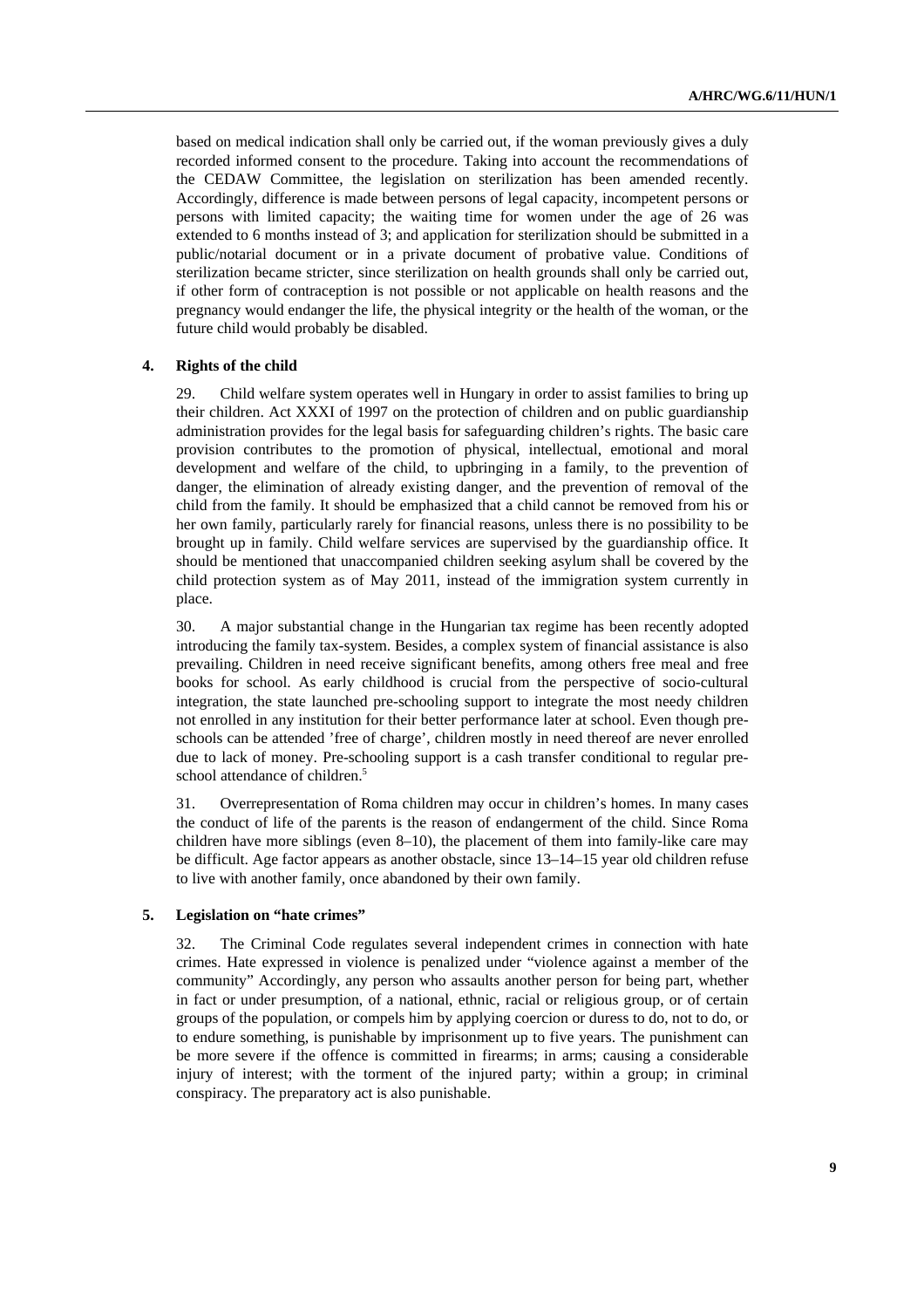33. If the aim of the perpetration is to hurt another person because of his or her nationality, the crime is committed with "base motive or purpose", which is an aggravating element in connection with many offences such as homicide battery, violation of personal freedom, defamation, unlawful detention. Incitement to hatred is also criminalised, any person who incites to hatred before great publicity against the Hungarian nation; any national, ethnic, racial, religious group or certain groups of the population is punishable by imprisonment for up to three years.

34. According to the interpretation of the Constitutional Court, "Hatred is one of the most extreme negative feelings as an intense hostile emotion. <Incitement> is not the expression of some unfavourable and offensive opinion, but such a virulent outburst which is capable of whipping up such intense emotions in the majority of people which, upon giving rise to hatred, can result in the disturbance of the social order and peace. This way, criticism, disapproval, objections or even offensive declarations do not constitute incitement (…)." Several initiatives were made to broaden the scope of hate crimes, however, the Constitutional Court nullified them. According to the interpretation of the Constitutional Court, freedom of expression could only be restricted on very limited ground.

35. A new crime on "denial of holocaust" was inserted by the Parliament in the Criminal Code in 2010. Likewise any person who publicly denies the crime of genocide and other crimes committed against humanity by national socialist and communist regimes, or expresses any doubt or implies that it is insignificant is guilty of an offence punishable by imprisonment for up to three years.

36. A new administrative offence was also introduced in 2010, which is committed by conducting an activity which was declared illegal in a decision of the court on the disbanding of a civil organisation or participating in the activity of a civil organisation after its disbanding; or wearing a uniform or vestment of a civil organisation disbanded by the court in a public event, or reminiscent of a uniform or vestment of a civil organisation disbanded by the court.

37. Severity of the punishment of the criminal offence "abuse of the right of association" was recently increased. This crime can be committed by participating in a civil organization or its leadership that has been disbanded by the court, or being involved in aiding such a civil organization by providing the means for guidance or raising funds to finance such organization.

## **6. Roma community**

38. To eliminate accumulation of disadvantages concerning the Roma community, integrated interventions covering all fields of economy, employment, education, culture, health care, living conditions and social services simultaneously as well as complex regional programmes and anti-discrimination actions are required – primarily in the microregions with multiple disadvantages densely inhabited by the Roma.

#### *Employment*

39. The level of employment of the Roma population significantly lags behind the national average. Estimates reveal that the level of employment of the Roma is less than half of the non-Roma population; their rate of unemployment is three-five times higher; the number of dependants per capita is three times higher. According to the representative national Roma survey made in 2003, the rate of employment of the Roma population of working age is less than half of the relevant rate of the total population. The average rate of unemployment of the Roma is 40%, but in certain especially underdeveloped, disadvantaged regions, it reaches 90%. The extremely poor labour market situation of the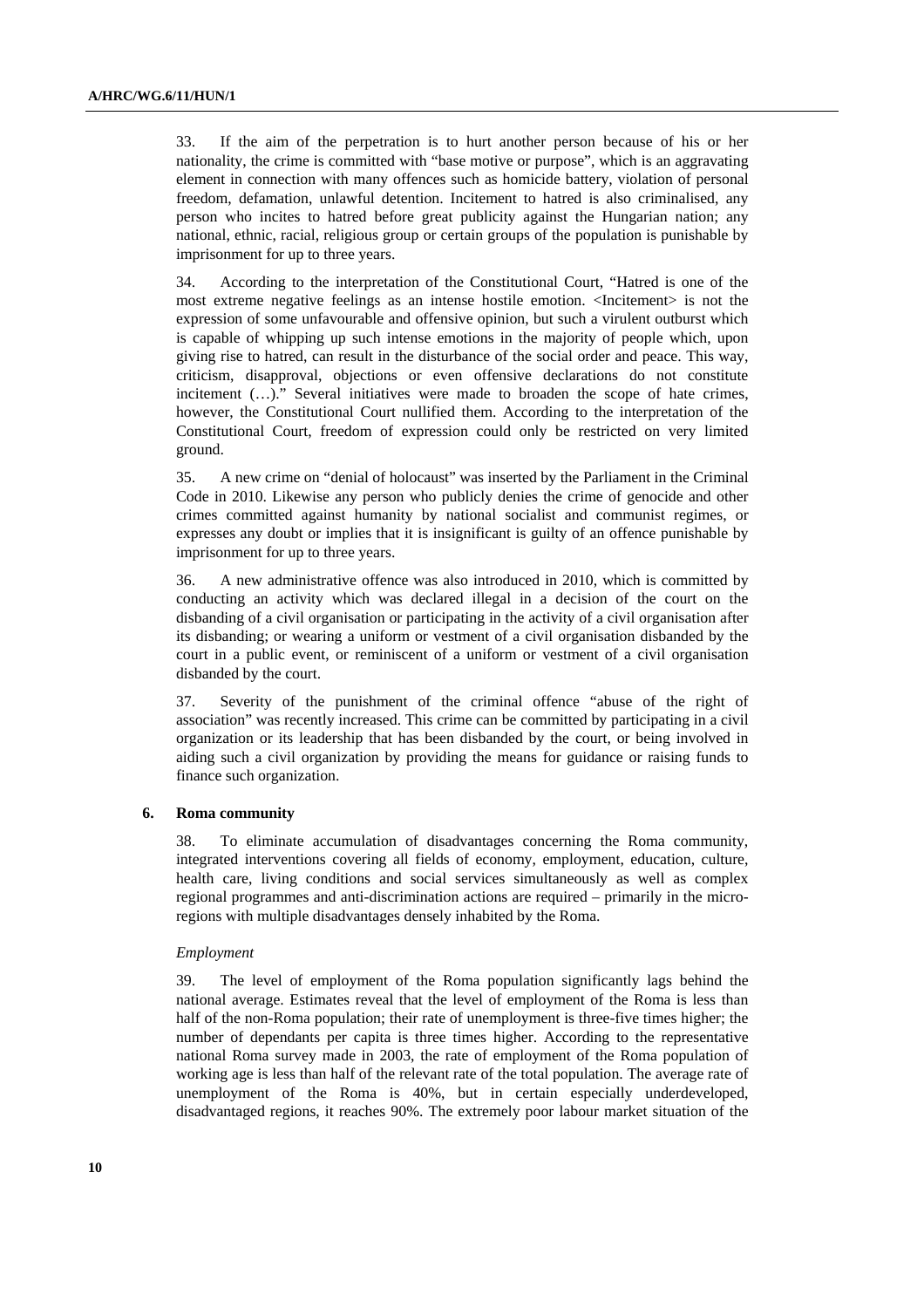Roma can be attributed to several factors reinforcing each other and producing their effect simultaneously. The proportion of persons who have completed exclusively primary school is much higher than the average; those with skilled worker's certificate become outdated due to elimination of certain branches of industry, which makes it difficult for them to find job. A considerable part of them live in the eastern, north-eastern, south-eastern regions of the country disadvantaged in the labour market, at settlements having poor public transport, scarcely offering any job opportunities, under unworthy and unhealthy living conditions.

40. Hungary has a range of legislation promoting equal treatment and equal opportunities in the field of employment as well. Amendment of the Labour Code in 2001 provided for a non-discriminative environment in the labour market. While legal framework and procedures ensure equal treatment, low education level, low qualifications, living in economically disadvantaged regions, poor housing conditions and social circumstances make the entry into the labour market difficult for a large proportion of the Roma population, but not only the Roma population.

41. To increase the labour market activity of disadvantaged people, including the Roma, many programmes were launched on national or Structural Fund financing. In most of these programmes, the target group was defined on the basis of socio-economic disadvantages instead of ethnic grounds. Employment programmes run by public services or NGOs offered a wide range of labour-market services for the activization, including training, mentoring, employment subsidies and carrier counselling. It is important to note though that success of individuals involved employment programmes is highly influenced by the local economic trends and labour-market demand. The unfavourable economic climate due to the crisis limited the efficiency of these programmes for the last couple of years.

42. Activities carried out within the framework of priority 1 of the Social Renewal Operational Programme aim to improve the employability of unemployed and inactive people of working age, and to facilitate their return to the labour market. When designing and implementing the employment programmes and services, the particular situation, needs and possibilities of each target group is taken into account. Special attention is paid to combating the labour market exclusion of the Roma population. The Roma population is targeted alongside the characteristics by which their disadvantages may be effectively detected. Such characteristics include labour market status (unemployment, economic inactivity), qualification level and domicile. $<sup>6</sup>$ </sup>

| Decentralised allocation from the<br>Labour Market Fund (MPA) -<br>Active assets - Regional<br>employment centres | 2007-2009<br>paid to beneficiaries | performance indicators                                                                                                   |
|-------------------------------------------------------------------------------------------------------------------|------------------------------------|--------------------------------------------------------------------------------------------------------------------------|
| support for public interest<br>work                                                                               |                                    | 96,945,255 € Altogether 146,705 people; of which the<br>estimated share of Romas is at least 50%                         |
| training                                                                                                          |                                    | 96,193,431 € Number of participants Altogether<br>118,715 people (no data available on the<br>current share of Romas)    |
| supports for the increase of<br>employment                                                                        |                                    | 90,624,088 € Number of participants Altogether<br>104,853 people (no data available on the<br>current share of Romas)    |
| public works programmes                                                                                           |                                    | 170,489,051 € Number of participants Altogether<br>71,371 people; of which the estimated<br>share of Romas is: $45-50\%$ |

|  |  |  |  | National funds for the employment of Roma |
|--|--|--|--|-------------------------------------------|
|--|--|--|--|-------------------------------------------|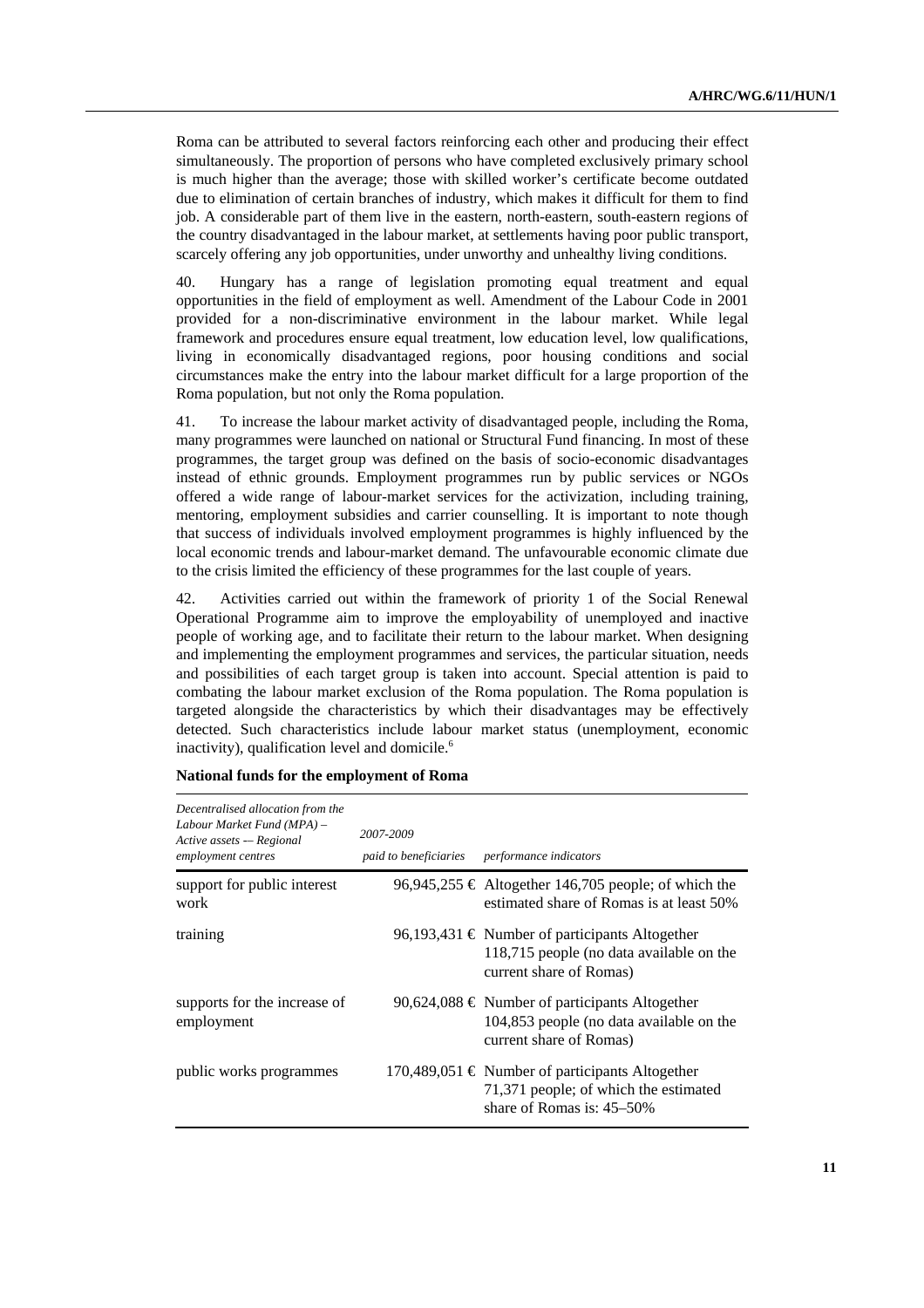#### *Education*

43. Reference is made to the introduction of an integrated method of education as a substantial reform beginning in 2003 as described under the general chapter on Education above.

44. A comprehensive intervention financed from state budget promotes equal opportunities in education from 2007. It contains three components: first focuses on the integration and skills development courses at primary and secondary education, the second supports pre-school development programmes and the third provides supplementary remuneration for teachers. Year to year, not only the number of involved childrens is increasing, but also the participation of institutions. By 2010 the programme covered almost 300,000 pupils and reached approximately 13,000 teachers in 1,800 schools/insititions.

45. National financial instruments support scholarship schemes, too. The most important is "Útravaló (Haversack)" Scholarsip primarily designed to promote equal opportunities for severely underprivileged students, to improve their chances to complete secondary and higher education, to learn a profession or to become college or university graduates as well as to provide talent management in science subjects by mentors. Financing the education and training of children is especially challenging and costly for Roma and non-Roma families living in poverty and poor social conditions. Underprivileged students and their mentors are jointly invited to participate in the Scholarship Programme offering grants. The Scholarship Programme includes three equal opportunities and one talent management subprogrammes.

46. Other scholapship programmes provide inevitable aid to Roma pupils. Public Foundation for Roma set up by the Government in 1995 with the priority objective of managing a scholarship system specifically designed to promote successful school progress for Roma students. In addition, calls are also issued by the Roma Cultural Fund, as well as by the Roma Intervention Fund. The latter one aims at providing support in whole or in part for Roma Self-government units, Roma organisations involved in cultural and artistic activities. Intervention call is issued yearly with the objective of providing support in part to manage social and housing crisis threatening Roma communities.

47. In the field of higher education, the Higher Education Mentoring Programme provides students with disadvantages or multiple disadvantages in their first year of higher education with personal, non-financial, voluntary support by students in their sophomore years, studying at the same institution on administrative and academic dimensions of higher education studies and life, scholarship issues and general questions, and provides guidance on how to adjust to university/college life. The programme is aimed at facilitating good school performance and preventing dropping out.

48. Municipalities also play an active role in the Roma integration. The Bursa Hungarica Scholarship is a social benefit awarded on the basis of a means test (disregarding academic merit) via a call to higher education students with the objective of enabling socially disadvantaged students to participate in higher education. The scholarship has dual funding sources: a local government scholarship and an institutional scholarship. The scholarship awarded by the relevant local governments is co-financed by the ministry responsible for education by an identical amount of funding, respecting the threshold applicable that year.

49. Reference is made to pre-schooling support as specified under the chapetr on the Rights of the child above. Furthermore "Biztos Kezdet Program" (Sound Start Programme) targets the youngest age group from 0 to 5 aiming at ensuring early intervention to provide health, child welfare and social services for disadvantaged children as early as possible. It is implemented in the most disadvantaged regions and segregated residential units within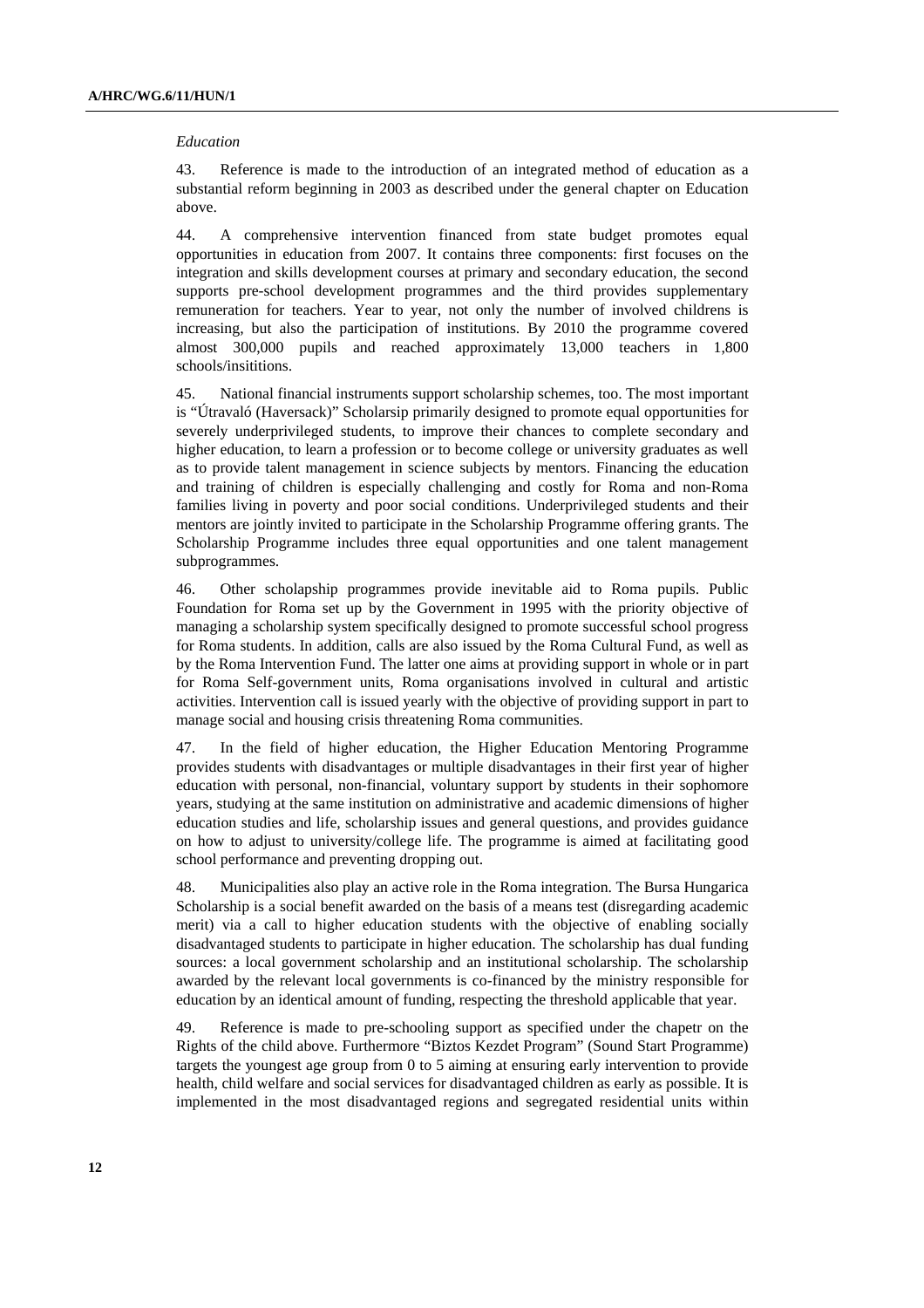settlements. It also combats segregation and improves school enrolment for children in poverty.

50. As far as the recent EU co-financed programmes are concerned many measures target the education of Roma students or pupils with multiple disadvantages. Social Renewal Operational Programme (SROP) 2007-13 Priority 3 includes some important measures in the field of public education.7

## *Complex programmes*

51. Programmes focus on the development of deprived regions, settlements or parts of settlements where the proportion of the Roma population is high. Programmes for closing of segregated settlements run since 2005. Development programmes for the most disadvantaged micro-regions launched in 2009 is a complex programme for the 33 most disadvantaged micro-regions to be assisted with other Government programmes. In the scope thereof, Regional Operational Programme (ROP), Social Infrastructure Operational Programme (SIOP), Social Operational Renewal Programme (SROP) and Economic Competitiveness Operational Programme (ECOP) provide appropriated tender funds for applicants from the 33 affected micro-regions, and these had to develop a shared, microregion level integrated planning and programming document collecting municipal, NGO and enterprise projects implemented in different fields in order to use the funds.

52. Territorial targeting focuses on population most in need and offers integrated programmes with particular attention to employment, education, health care, social status and housing. The Hungarian government will launch integrated programmes with the overall objective of increasing the employment rate in disadvantaged (micro-) regions to national average. The programme would allow for determining local responses to local challenges with a special focus on sustainability.

53. Social inclusion of the inactive Roma people living in deep poverty in sub-regions as well as disadvantageous groups is dealt with by development of their qualification and competences, expansion of employment, improvement of living conditions impeding social inclusion, and improvement of access to services. Tangible results certainly take time to reach, but it is our aim to reach the national average of employment in these regions as well.

## *Health care*

54. Promoting incentives and specific actions aiming at the socio-economic integration of Roma covers the intervention in the area of healthcare. Call to promote the complex general health screening of people living in small settlements (Ministry of Health, 2008) aimed at increasing the participation of the population in screening by providing better access to the service. The grants give extra operation costs to the transport of organized mobile screening units as well as to deployment of mobile screening units in 'ad hoc' screening. The call also supports the transportation of the inhabitants of small settlements for oncology screening.

## **7. Situation of people living with disability/under guardianship**

55. It should be noted that Hungary was the first state in the world that has ratified the Convention on the Rights of Persons with Disabilities and its Protocol in 2007 and the Government is working on the implementation thereof.

56. Adults having problems with the ability to act are assisted by the institution of guardianship to exercise rights and manage pecuniary affairs. A guardian is appointed by the court to make decisions in lieu of the person under guardianship. Guardianship may restrict or exclude the ability to act. Guardianship is ordered for a person over 18 years of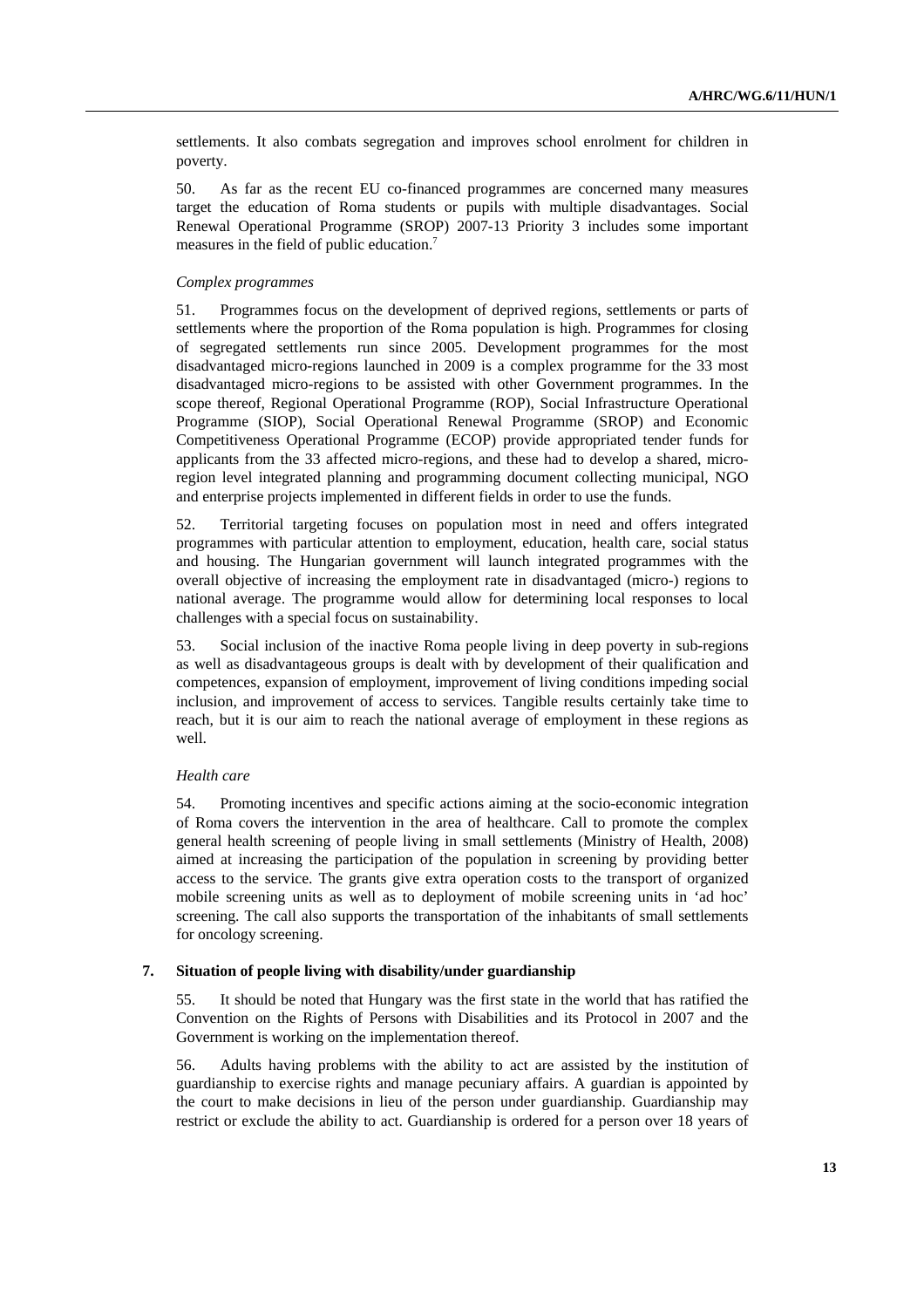age whose discretionary power is significantly reduced in general or for a longer period of time or periodically owing to his psychical condition, mental disability or addiction. Consent of the guardian or subsequent approval is needed for the validity of legal declaration of a person with limited ability to act. The person under guardianship may make legal declarations in all cases unless the court has restricted his ability to act in general. Guardianship excluding the ability to act is ordered for a person over 18 years of age if not having discretionary power at all for long. The legal declaration made by such a person is null and void, and the guardian shall act in his name. If the person under guardianship is able to express his/her opinion, his/her requests should possibly be taken into account before decisions. Legislation on guardianship excluding the ability to act is expected to be revised in the forthcoming process of elaboration of a new Civil Code.

57. Several in-patient institutions with high capacity take care of disabled persons in Hungary. The state is committed to de-institutionalization replacing these full-care institutions by homes and other communal housing. National and local public service providers are obliged by law to ensure accessibility of their services. An important project was launched in 2008 aiming at developing professional background for equal accessibility. A disability training package was elaborated for healthcare workers to care patients with special needs.

# **B. Right to liberty and security of the person Administration of justice and the rule of law**

#### **1. Administration of justice**

58. Anti-discrimination has been part of the curriculum of the Hungarian Judicial Academy (HJA) for many years. Both criminal and civil case judges, trainees and junior judges have been given such training in the framework of regular courses.

## **2. Conditions of detention and prevention of torture**

#### *Fundamental rights of detainees*

59. Pursuant to Decree Law<sup>8</sup> on the enforcement of criminal sanctions, the human dignity of the sentenced people shall be respected, they cannot be subjected to torture, cruel, inhuman or degrading treatment, no medical experiments or scientific examinations without their consent can be performed on them.

60. The detainees can exercise their religion, they are entitled to perform work, schooling, self-development, and they have educational and sporting opportunities. It shall be ensured for the detainees that they can spend at least one hour a day on fresh air. They have the right to receive appropriate food and health care.

61. The detention of juveniles should be in conformity with their age. In case of women increased protection of pregnant women and women having newborn children should be ensured. Pregnant women or women with newborn children cannot be assigned for night work and they shall be provided the opportunity to take frequent showers.

62. The entire process of detention is under the control and legal supervision of the public prosecutor and the judge. In this regard it should be noted that people can lodge a complaint against the punishment<sup>9</sup> they receive and the complaint shall be assessed in the last resort by the court. Also, the judge shall decide with regards to the modification of the degree of security, authorizing less severe rules of correction, or on the conditional release.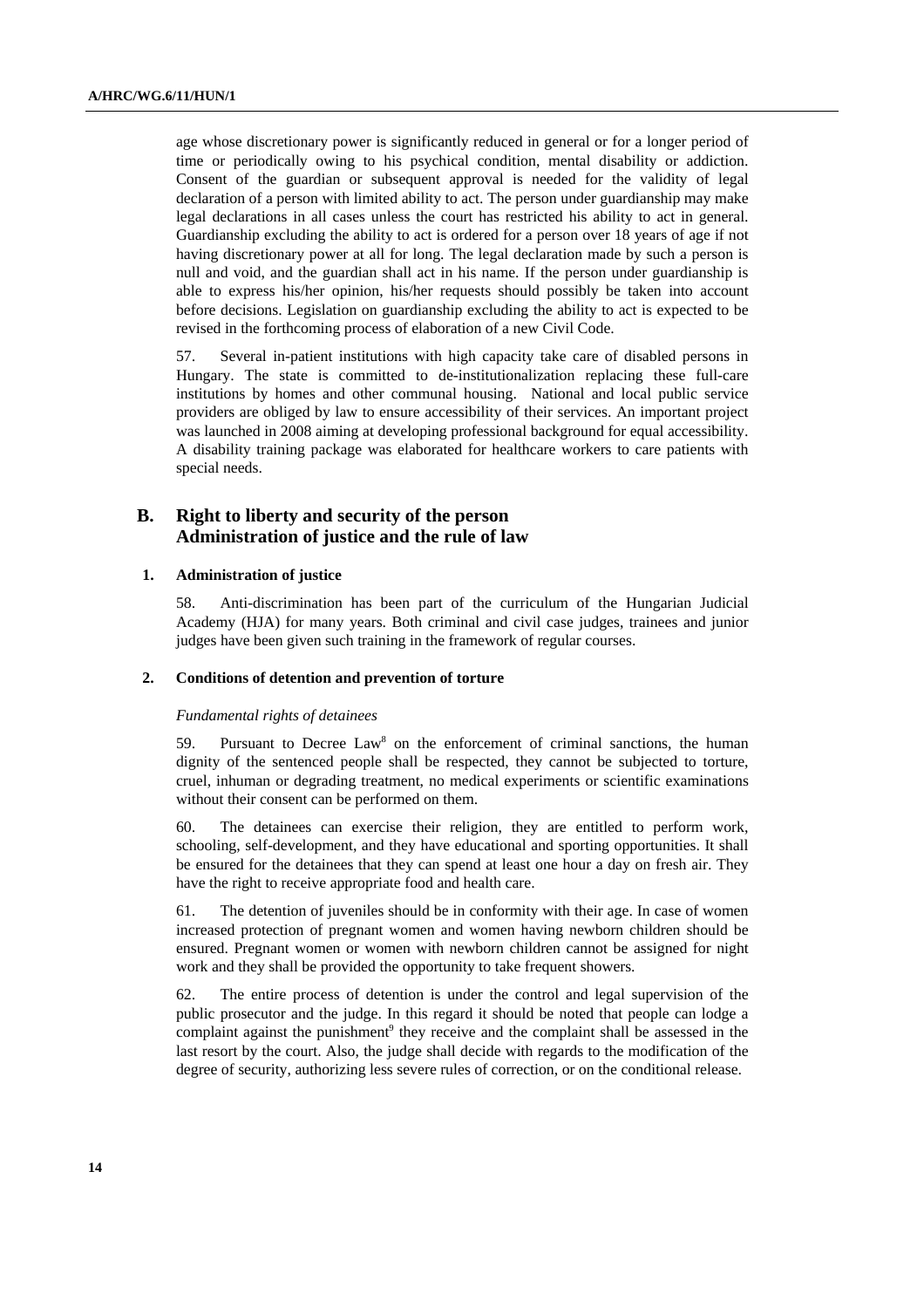## *Conditions in detention facilities*

63. At present the 12,335 places in detention facilities are occupied by 16,527 inmates, resulting in an average saturation of 134%. Overcrowding is characterised by a strong territorial disparity. The number of people accommodated in the cell (room) shall be determined in such a way that in the case of male convicts 3 square meters, and in the case of juvenile or female prisoners 3.5 square meters of movement area per person should be available.

64. In order to find a solution, the National Prison Service last year prepared a proposal for the expansion of places to reduce the saturation to 100% and for the extensive modernisation of the cells being in a poor condition. As a further tool to reduce the saturation of prisons the system of criminal sanctions shall be revised in order to significantly increase the use of alternative and other non-custodial sanctions. Current review of electronic remote supervisory tools and the rules of application of house arrest are also aimed at reducing the number of detainees in pre-trial detention.

65. The CPT $^{10}$  and legal aid NGOs (Helsinki Committee, Mental Disability Advocacy Centre) have been criticizing for a long time the situation of accommodation of the mentally ill at the Judicial and Observation Psychiatric Institute (IMEI). The Government is committed to find a solution during the modernisation of the IMEI that – in line with the requirements of the CPT – makes it possible to apply an attitude that is aimed at healing, not at sanctioning.

66. It should be noted that the examinations of the conditions in Hungarian prisons – apart from the CPT reports, also the reports prepared by the Parliamentary Ombudsperson and/or by Hungarian NGOs – criticized primarily the conditions of detention and not the professional work performed by the personnel in the detention facilities.

# *Detention in the facilities of the Police*

67. The latest CPT report on the situation of people detained by the Police found the practices of the Police to be appropriate both as regards detention and interrogation. In 2008 from the 166 complaints about torture or inhuman treatment only five, while in 2009 from 121 only seven were lodged against the personnel responsible for the detention.

68. However, during the visits made by CPT some people complained about the application of excessive force during the process of the arrests and/or tight handcuffing during transportation. There were also complaints about rude, sometimes racist language/vocabulary used during the arrests and/or interrogations. CPT also pointed out that the conditions of detention by the Police are appropriate for a maximum period of 72 hours, but not for pre-trial detention and/or the enforcement of custodial sanctions imposed for petty offences both exceeding this period. Similar problems are present in the practice of arrest, especially due to the uncoordinated implementation of rules.

69. The Ministry of Interior takes these observations seriously. Police staff has been receiving thorough training to handle racist prejudices and to learn how to communicate effectively with victims and suspects belonging to minorities. However, these efforts are not yet sufficient, therefore the development of a new law enforcement protocol for handling racist and/or racism-motivated crimes was started, and within the framework of this project the police training courses on racism and prejudice will also be reviewed and improved, if necessary. In this project, the Ministry of Interior uses also the professional experience of the Police College. The amendment to the Official Instructions of the Police will be elaborated during the first half of 2011.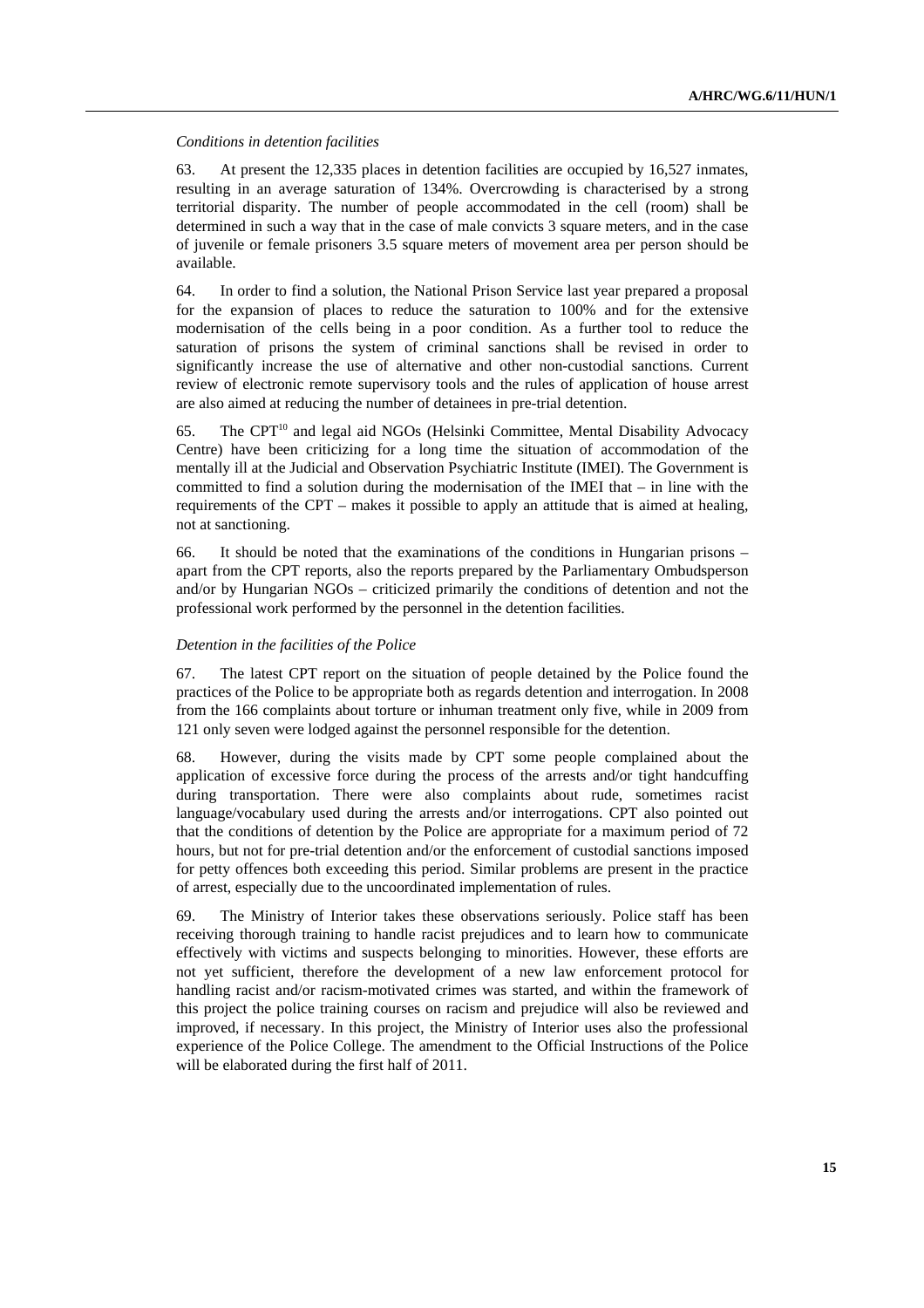#### *Control over the Police*

70. As of 1 September 2007 apart from the control by public prosecutors, disciplinary procedure and investigation of criminal responsibility the Independent Police Complaints Body is also performing civil control over Police activities. The five members of the Body are appointed by the Parliament for six years, from lawyers having outstanding experience in the area of fundamental rights. The scope of action of this Body is the investigation of complaints received in connection with police actions and omissions. The National Police Commissioner shall submit a monthly report to the Body about the complaints submitted to the Police. If the Body states that there has been a severe infringement of fundamental rights, it shall send its opinion to the National Police Commissioner, who shall deliver a resolution within 30 days, which can be reviewed by a court. By transferring the investigation of complaints against police actions to the competence of an independent body, the Government ensures a more efficient protection of fundamental rights.

#### **3. Human trafficking**

71. Subsequent to Hungary's accession to the European Union and the adjustment of Hungarian legislation to EU standards, the number of human smuggling cases registered by the law enforcement authorities decreased by half and after Hungary joined the Schengen Area there was an even more intense reduction $11$ .

72. The trafficking in human beings (THB) is a felony punishable by imprisonment for up to three years. The punishment is one to five years if the criminal act is committed, among others, for the purpose of fornication or sexual intercourse.

#### **4. Migration and asylum**

73. Compared to the other EU Member States, the number of foreigners in Hungary is relatively low: on 31 December 2010 those with a residence permit valid for more than 3 months was roughly 210,000 (about 2% of the country's population). Visas are issued by the Hungarian consulates abroad while residence permits and long-term residence permits are issued by the Office of Immigration and Nationality. In the first 11 months of 2010 the Office issued 11,792 new first residence permits.

74. Act II of 2007 on the Entry and Stay of Third-County Nationals stipulates that asylum seekers should not be held in immigration detention or detention prior to expulsion for the sole reason that they are seeking international protection. The recently modified law prohibits the detention of unaccompanied minors and permits the detention of accompanied third country national children together with their families only as a measure of last resort (where the aim of the detention cannot be reached by other less coercive measures) but only for a maximum of 30 days. When the authority decides to impose detention on a family it shall take into account the best interests of the child. The implementing decrees have been modified in order to improve the conditions of immigration detention. The new rules which entered into force on 24 December 2010 stipulate that family members (including spouses) have to be accommodated together and separately from other detainees in an individual department guaranteeing the basic conditions of family life. According to the new rules, the education of detainee minors has to be ensured if that is justified by the length of detention. The modified ministerial decree sets out that adequate specialist medical care shall be provided for those detainees who have been subject to torture, rape or other violent acts in the country of origin in order to sufficiently treat the trauma caused by these acts.<sup>12</sup>

75. The principle of non-refoulement is well-established in the Hungarian legislation. For years there has been civil monitoring over the operations of the border guards in the framework of a tripartite agreement between the Hungarian Police (which is the sole responsible authority for border control in Hungary), the UNHCR's Regional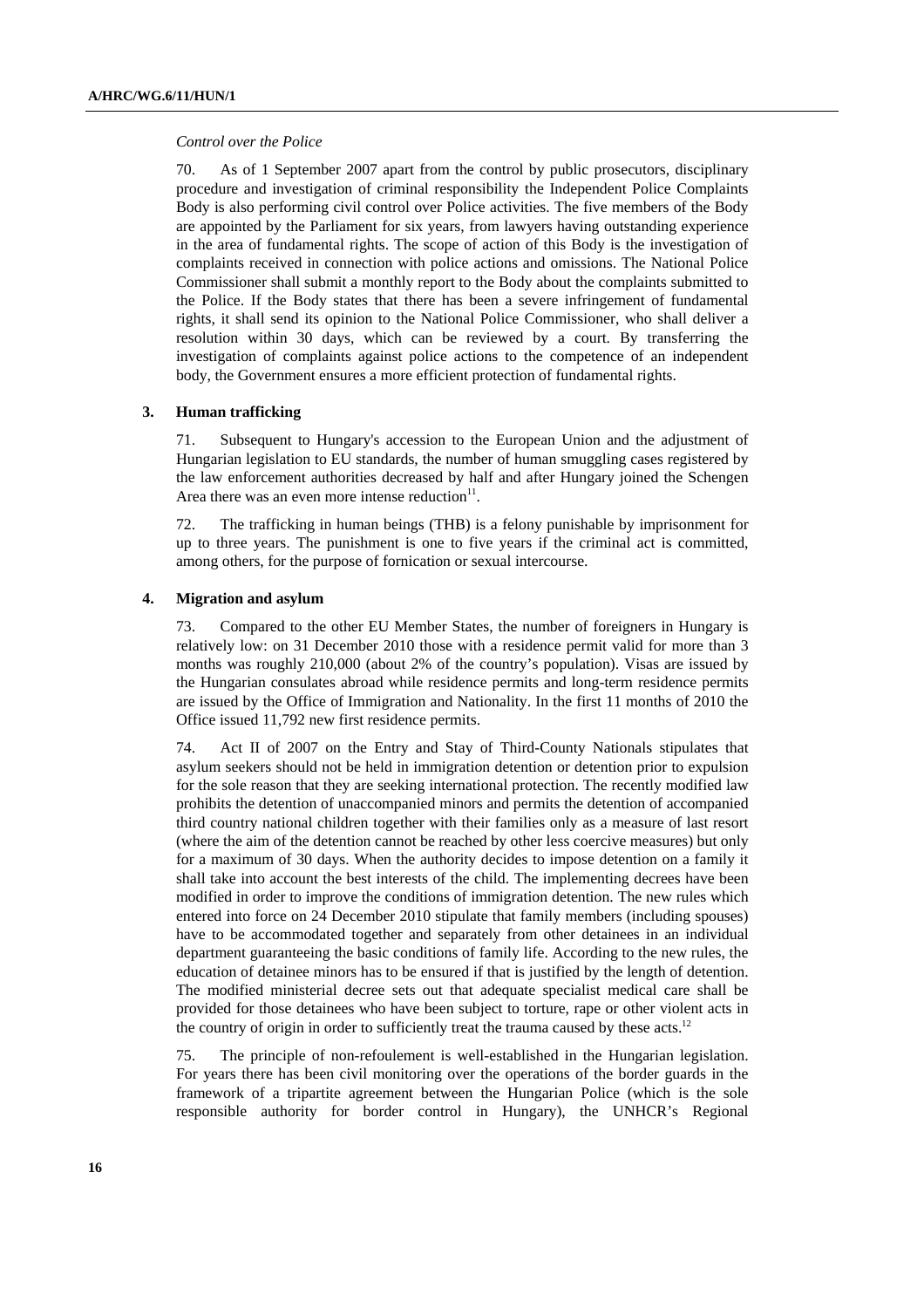Representation and the Hungarian Helsinki Committee on border monitoring. In 2009 several training courses were provided for border guards on human rights, the international rules concerning return (including the principle of non refoulement) and with the aim of sensitizing them towards asylum seekers with the financial support of the UNHCR, the European Refugee Fund or the Return Fund and the Hungarian Ministry of Justice and Law Enforcement.

## **5. Statelessness**

76. In order to better embed our migration- and nationality-related legislation into the international legal framework, Hungary has become party to all relevant international conventions13 on the protection of the stateless and the reduction and prevention of statelessness. Moreover, as of 1 July 2007, Hungary established a completely new statelessness determination procedure (hereinafter: SDP) by virtue of Act II of 2007 on the Entry and Stay of Third-Country Nationals, Hungary is one of the few countries in the EU having such a comprehensive procedure established by law; with guarantees comparable to the refugee status determination procedure, fulfilling also the specific needs of this group (e.g. evidences, burden of proof, administrative assistance). The Hungarian SDP has been commended by UNHCR and other states also indicated interest to study our model and experience. Since its adoption the SDP has been functioning smoothly; no misuse has been reported so far and the recognition rate is quite high (around 70–80%), even if the number of applicants is relatively low (less than 50 per year).<sup>14</sup>

# **C. Freedom of expression and association Right to participate in public and polical life**

#### **1. Freedom of expression**

#### *The new media legislation*

77. The new Media Act (Act CLXXXV of 2010 on Media Services and the Mass Media), together with the so-called Media Constitution (Act CIV of 2010 on the freedom of the press and the fundamental rules on media content), entered into force on 1 January 2011. The members of the Media Council of the National Media and Infocommunications Authority (which is the key media licensing, appointing, regulatory and supervising authority, an independent body answerable only to the Parliament) were elected by the twothird majority of the Parliament. The Media Council and its members are solely subject to law and may not be instructed with respect to the fulfilment of their official duties. The main objectives of the new media legislations are on the one hand to further strengthen media freedom and media pluralism in Hungary, fully in line with European patterns and values, and on the other hand to comply with EU legal harmonization requirements.

78. The new media law provides opportunity for the effective assertion of the public interests, for the creation of a clear regulatory environment for service providers, and for renewal in the public media. The legislation's provisions, with the aim of implementing articles 9, 21(1), 24, 26 of the EU Charter of Fundamental Rights, provide increased protection of the rights of children and minors as well as the right of audience, with particular focus on socially disadvantaged groups (programmes accessible to people with a hearing disability). It also ensures the presentation of national and ethnic minorities in provision of public service broadcasting. The legislation prescribes normative, guaranteed financing for public service providers which are on the brink of financial collapse. Financially it aims to create an opportunity for the production of a significant amount of Hungarian-made programming. The new Media Act puts the protection of human dignity in its gravity and provides effective enforcement tools to better protect it in the future.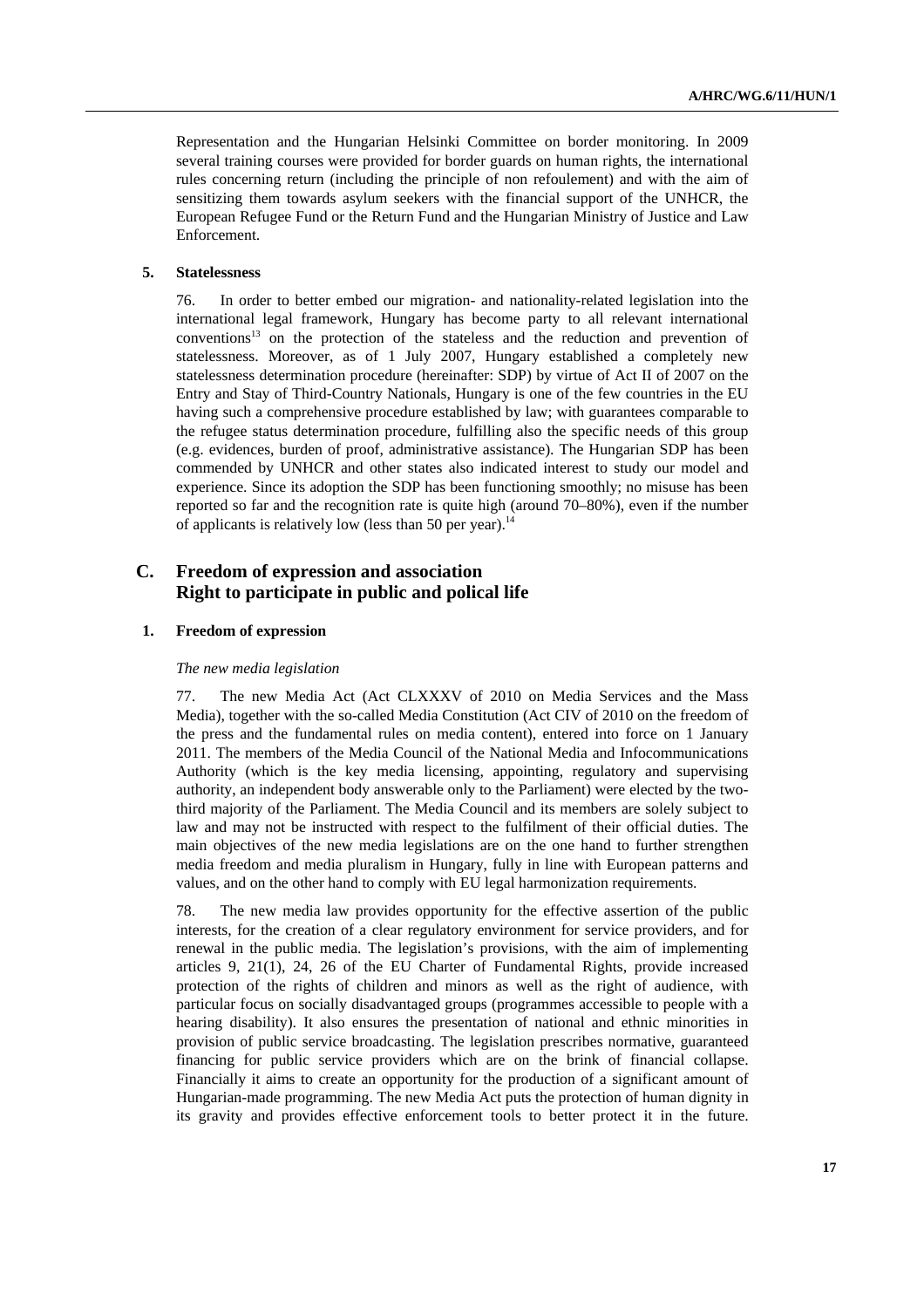Another important universal value of the new act is the self-regulatory aspect providing important role in the rules-setting procedures to national NGOs and professional organizations, existing and functioning in the media field in Hungary.

79. The adoption of media legislations is also part of our obligation under the media directives of the European Union with special regard to the Directive 2010/13/EU of the European Parliament and of the Council of 10 March 2010 on Audiovisual Media Services.<sup>15</sup> Its aims, regulatory basis, conceptual system, institutions and instruments reflect the provisions of EU guiding principles on audiovisual media services. The new regulations follow the changing demands of the media market brought about by modern technology. Thus, for example, the Act states that media content cannot be treated differently on the basis of its format, whether it appears electronically, in print or in any other form. The media legislation also represents more comprehensible regulation for service providers, as all the procedures of the authority will be governed by public administration procedure, which will make it possible to guarantee the assertion of the rights for the public and provides, in accordance with universal standards, access to justice, effective judicial protection and judicial review by independent courts of administrative decisions (even including that the court can alter the administrative decision of the Media Authority being sub judice). The new media legislation employs a system of sanctions which is tailored to the special circumstances of media administration and which conforms to the principles of equality under the law and of a state governed by the rule of law. Its three most important basic procedural principles, also following universal and European patterns, are progressivity, proportionality and equal treatment.

80. In the European Union, media regulation mainly falls within the legislative remit of individual Member States, and Hungary – as demonstrated above- fully shares the common values of the Union and respects the Charter of Fundamental Rights of the European Union. The Government of Hungary made it clear that if the European Commission under its normal proceedings finds any element in the new law being not in conformity with relevant and applicable EU legislation, then it expressed its readiness to initiate modification thereof. Pursuant to different submissions, the new law is currently before the Hungarian Constitutional Court, whose decisions are legally binding on the legislator. Since this has become an issue, where genuine human rights concerns are often intermingled with political considerations both domestically and outside Hungary, and given the ongoing dialogue between the Government of Hungary and the European Commission and other actors, it is now premature to envisage when and in what sense the new media legislations will be amended in the forthcoming period of time.

#### **2. Freedom of association and peaceful assembly**

81. With the new constitutional process Acts regarding the most important human rights including the Act on the Right of Assembly are to be reviewed. There are certain questions which are to be addressed: the problem of assemblies not announced three days before (spontaneous assemblies), the refinement of the regulations concerning the protection of the demonstrators and the security issues of demonstrations.

82. The Hungarian Guard (Magyar Gárda) was registered by court as an association for protection of traditions and culture in 2007. Its operation has been characterised from the beginning by a commitment to extreme nationalism. In 2009 the Hungarian Guard was dissolved by subsequent court orders, because the activities of the organization were against the human rights of minorities as guaranteed by the Constitution. The Hungarian Guard tried to ignore these court decisions but its activity has been reduced drastically since then.

83. To deal with the conduct unacceptable in a society founded on the rule of law and to more effectively prosecute the illegal activity of people not willing to acknowledge the dissolution order of the court, the legislation ordered to prosecute participation in the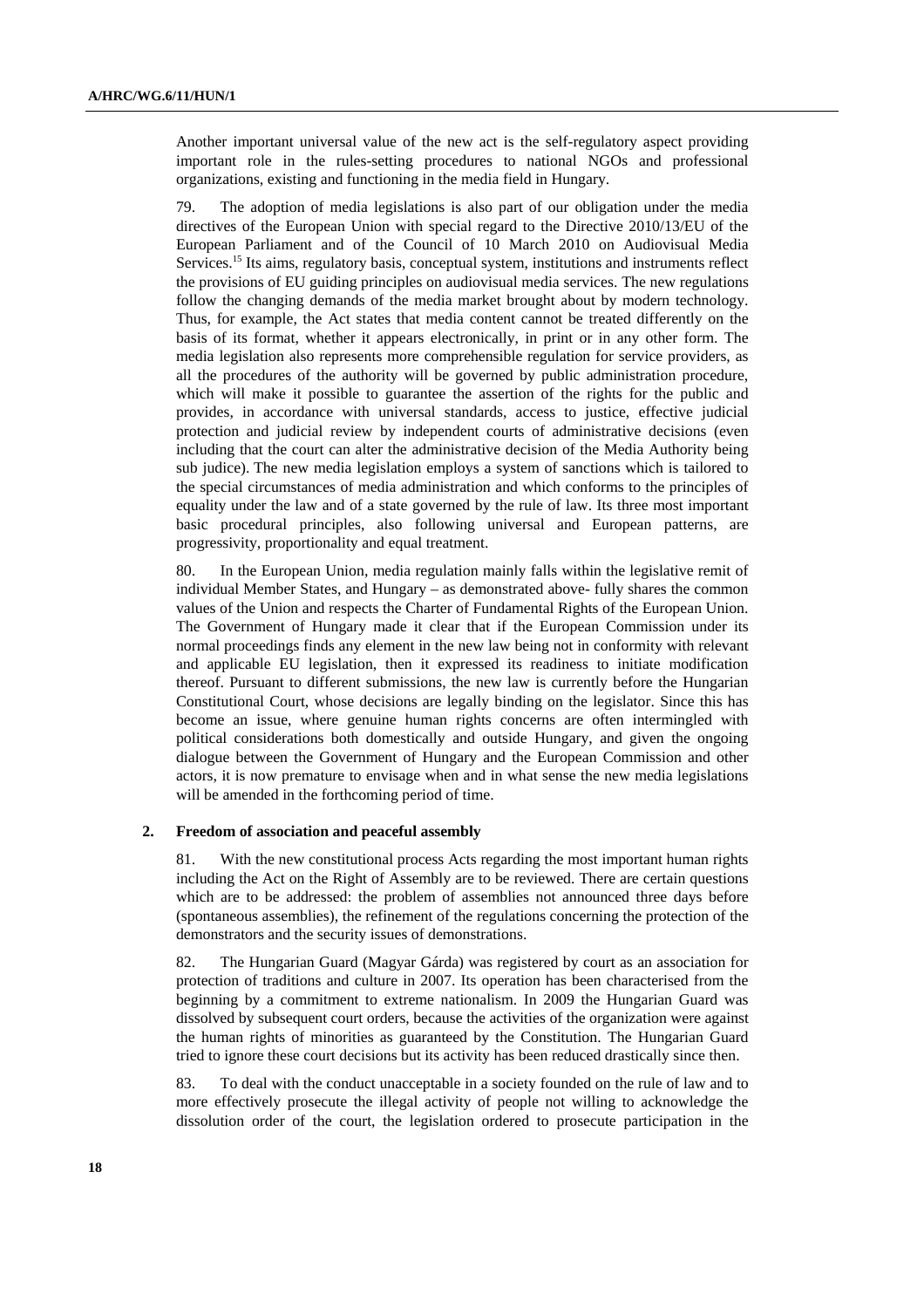activities of the dissolved social organisation as an infringement of the law. The law prosecutes even wearing clothes that resemble to the uniform, usual attire of the dissolved social organisation and makes it possible to impose even custodial sentences.

#### **3. Participation of national and ethnic minorities in the Hungarian political life**

#### *Parliamentary representation of minorities*

84. According to the Constitution the national and ethnic minorities living in the Republic of Hungary participate in the sovereign power of the people: they represent a constituent part of the State. The Constitution guarantees the protection of national and ethnic minorities and ensures their collective participation in public affairs, the fostering of their cultures, the use of their native languages, education in their native languages and the use of names in their native languages. The law on national and ethnic minorities, a "qualified" two-third law, was adopted in 1993, which has changed significantly in 2005. Under this law, minorities can set up local, regional and national self-governments in order to exercise their collective rights. The self-governments of minorities are institutions of the cultural autonomy of nationalities as well.

85. Although the law on minorities provide for it, direct parliamentary representation of minorities in an institutionalized fashion has not yet been achieved. However, individuals of these communities were members of the National Assembly for decades as representatives of the various political parties. Delegates of the 13 national minority selfgovernments can participate in the work of the minority committees and other committees actively in the Parliament. The institution of the Parliamentary Commissioner (Ombudsman) to ensure national and ethnic minority rights was established in 1995. The Ombudsman for Minorities is responsible for the monitoring of minority rights.

86. The new Parliament has adopted a significant amendment of the Constitution relating to the institutionalized parliamentary representation of minorities in 2010. The new regulation stipulates that in addition to the 200 parliamentary representatives, a maximum 13 representatives can be elected to ensure the parliamentary representation of national and ethic minorities. This new electoral law will first be applicable during the next national elections due in 2014.

#### *Minority self-governments*

87. In 1993 the law on minorities established a new institution to exercise participatory rights. This internationally recognized institution covers the self-government system of minorities at local, regional and national level. Due to their public law status these institutions are partners of local self-governments at the local level and contributors in the work of the legislature and the executive on national level. In case of issues affecting minorities, decisions can be made only by consulting with the minorities, in agreement and through compulsory discussion with them. Minority self-governments do have the right to consent in topics regarding to the local education, local media, the culture, traditions and collective use of language. They express an opinion on draft legislation affecting minorities, in case of issues affecting minority groups they can request information from public bodies, make suggestions, initiate actions and participate in the professional monitoring of minority educational institutions. The national minority self-governments can offer an opinion about all decisions affecting their communities, and they are members of the joint committees established with neighbouring countries. The national selfgovernments support the educational and cultural institutions of the minorities. The state budget provides funds to minority communities to maintain their own institutions.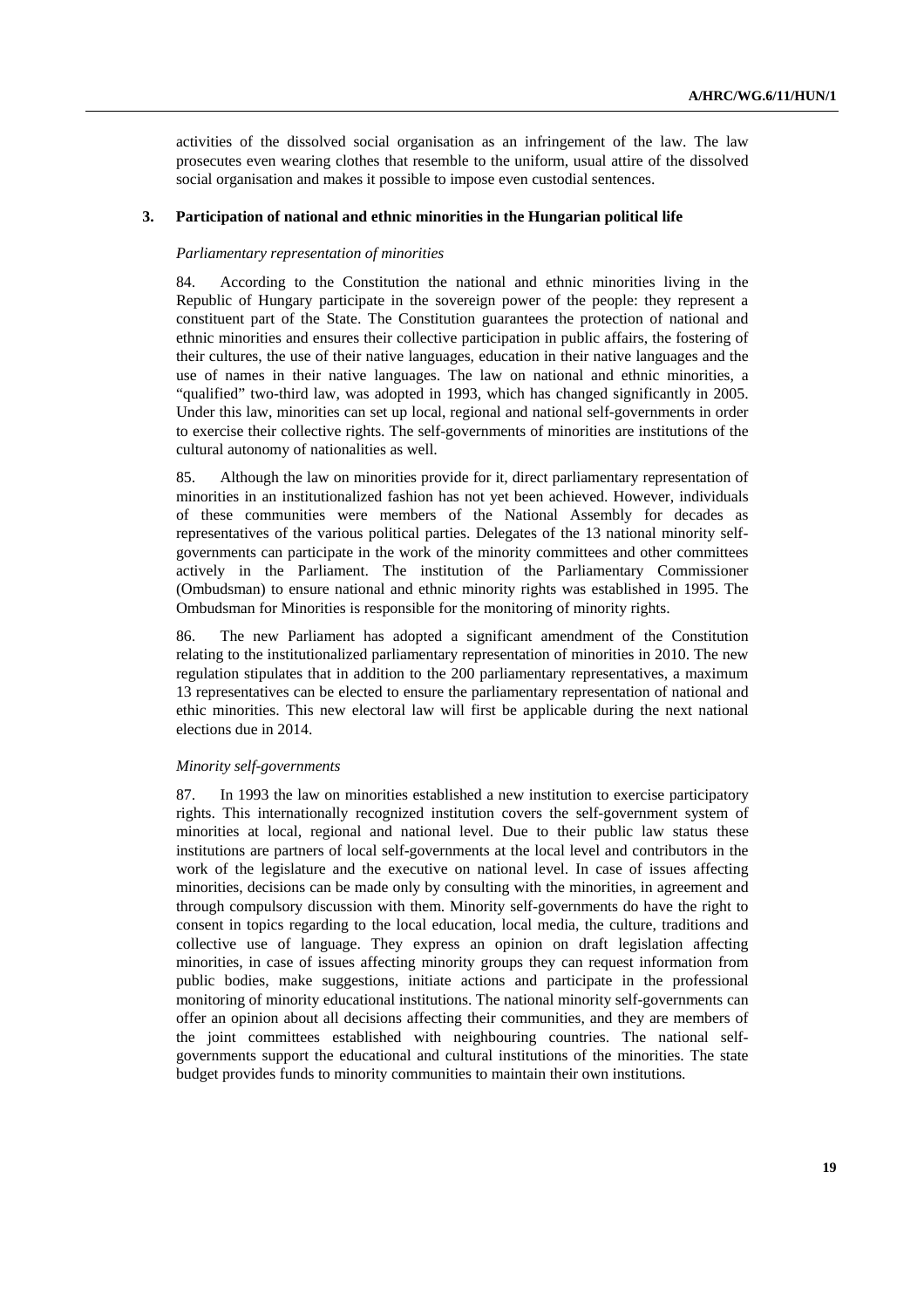# **D. Right to social security and to an adequate standard of living**

## **1. Right to healthcare**

88. The Health Act (Act CLIV of 1997) provides for the conditions whereby all patients may preserve their human dignity, identity, and their right to self-determination and all other rights may remain unimpaired. According to the Health Act, each patient shall have the right, within the framework provided for by law, to appropriate and continuously accessible health care justified by his health condition, without any discrimination.

89. The right to healthcare comprises several patients' rights. Each patient shall have the right to receive, in an emergency, life-saving care, care to prevent serious or permanent impairment to health, as well as to have his pain controlled and his suffering relieved. The patient shall have the right to choose his attending physician, with the agreement of the healthcare provider of the level justified by his condition and, unless a legal rule sets forth an exception, the physician so chosen, provided it is not precluded by the professional contents of the health service justified by his condition, by the urgency of care or the legal relationship serving as the basis for the use of the service. If a patient cannot be given the necessary care warranted by his health condition within the shortest possible period of time, the healthcare provider shall be obliged to inform him/her of the healthcare provider where the specific healthcare service is available or the patient shall be placed on a waiting list. If placed on a waiting list, the patient shall be informed of the reason for, and expected duration of waiting, as well as of its possible consequences. The patients' order on, and selection from the waiting list shall be based upon unified, controllable and published professional criteria, in a manner justified by the state of health of patients on the waiting list and without any discrimination.

90. In addition, the provisions regarding the right to healthcare, the Health Act lays down further detailed sets of rules on patient's rights (the right to human dignity, the right to have contact, the right to leave the healthcare facility, the right to information, the right to self-determination, the right to refuse healthcare, the right to become acquainted with the medical record, the right to professional secrecy). For the protection of patients' rights there are several legal institutions (e.g.: patient advocate, Mediation Council, ethical and supervisory committees at the hospitals) which patients can turn to in order to seek legal assistance or lodge complaint. According to the law in force, the health care service provider must inform the patient, upon admission or prior to the actual delivery of care, depending upon his /her state of health, of the rights of patients, of the possibilities of enforcing such rights and of the house rules of the institution.

## **2. Right to housing**

91. Article 70/E of the Constitution ensures the citizens' right to social security. Having interpreted this right, the Constitutional Court declared<sup>16</sup> that the right to social security entails the obligation of the State to secure a minimum livelihood through the various kinds of welfare benefits, but this shall not result in concretely defining specific rights – such as the "right to housing" – as constitutional fundamental rights. In this respect, no obligation, and hence no responsibility of the State may be established.

92. However, in establishing the system of social benefits securing the minimum livelihood, the protection of human life and dignity is a fundamental constitutional requirement. Accordingly, the State is obliged to secure the fundamental conditions of human life – it means the securing of a shelter for homeless people to offer protection from a danger directly threatening human life. Although no constitutional fundamental right to have concrete benefits follows from Article 70/E of the Constitution, the State shall - on the basis of its general obligation to provide support - strive for securing the widest possible range of social benefits, as a result of the international obligations of the State.<sup>17</sup>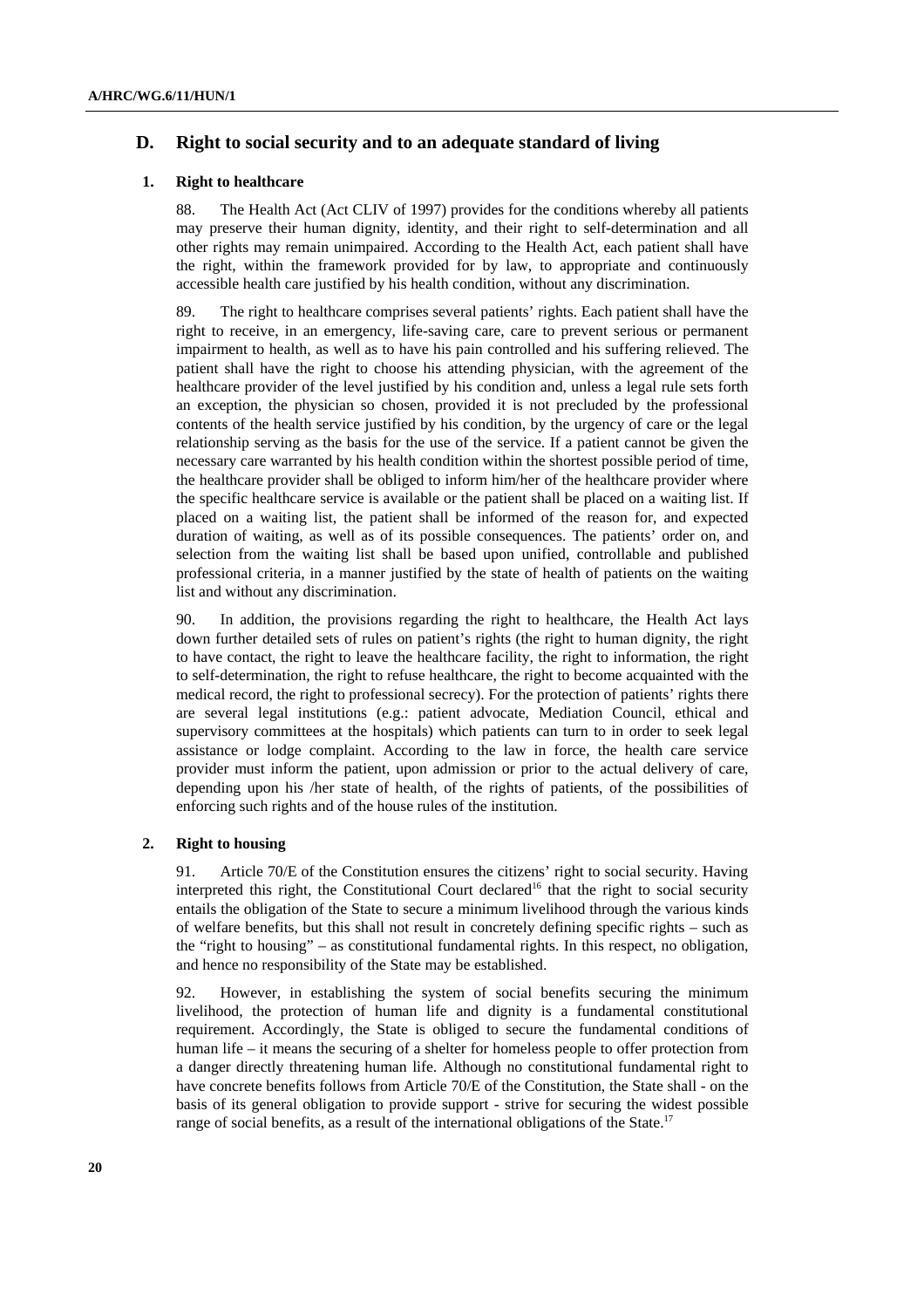93. Local governments have to issue their rental decrees on the basis of the law<sup>18</sup>. Groups prioritized in the allocation of social housing are low-income families: especially single parents' families with more children, disabled persons, elderly persons. The local governments are familiar with the local circumstances and the different situation of families therefore they can allocate social dwellings to the most vulnerable persons and families. There are also programmes for rehabilitation of segregated settlements. These programmes consist of complementary elements in order to help people in improving housing conditions, access to education and employment.

94. According to the general rule,  $19$  landlords are legally forbidden to evict tenants during winter (from 1 December to 1 March). To counter the negative effects of the financial crisis a new provision<sup>20</sup> of this Act introduced a moratorium of dislodgement until 15 April 2011. This provision applies for any type of executorial emptying a dwelling, also for social housing tenants. The government has recently launched a new medium-term strategy; one of the main goals is to improve the housing sector and access to housing.

95. The number of accommodations for homeless people has been increased from 5800 to 8200 between 2002 and 2009 especially in the capital city (Budapest), the number of street services has been doubled and coordination has been established among them. As the number of homeless people who are sleeping rough has been increased due to the financial crisis, the financing and regulation of street services will be renewed in 2011 in order to reach the people concerned and help them more efficiently.

96. Home maintenance support is provided for people in need to help them bearing their regular home maintenance costs. The benefit can be claimed if the per capita income in the household does not exceed  $150\%$ <sup>21</sup> of minimum old-age pension and the acknowledged costs of housing maintenance exceeds  $20\%^{22}$  of the monthly income of the household. In addition, persons participating in a debt management service also qualify for this support. Beyond that, the local government can also provide local home maintenance support as an independent benefit or as a supplement. Those socially needy person with a certain amount of debt or without public utility service (disconnected due to public utility debt), may be eligible to debt management service. Its aim is to ensure the claimant's living in his home.

## **3. Pension rights**

97. Social rights and the right to social security (and the right to pension provision, too) are anchored in the Constitution. Hungary has reformed its pension system significantly in 1998 with introducing partly privatized (25%) mandatory funded provisions. However it hasn't accomplished the expectations. The introduction of the funded tier caused considerable transition costs which constitute a major challenge for the sustainability of public finances. Consequently the private tier of pensions has been withdrawn recently by the Parliament and these measures are in transition just now. Pension rights and promises of the private pension funds will be incorporated into the pay-as-you-go (PAYG) system. The voluntary funded pillar supplying supplementary pension options has been already established earlier, in 1993 and is still in force.

# **IV. Key national priorities, initiatives and commitments**

# **A. EU Roma Strategy**

98. A possible adoption of a European Roma Strategy during the Hungarian EU Presidency represents a key priority for the Hungarian Government. The strategy should focus on education and labour, thus ensuring job creation and the improvement of the quality of life for the Roma population. The new EU strategy is intended to be a necessary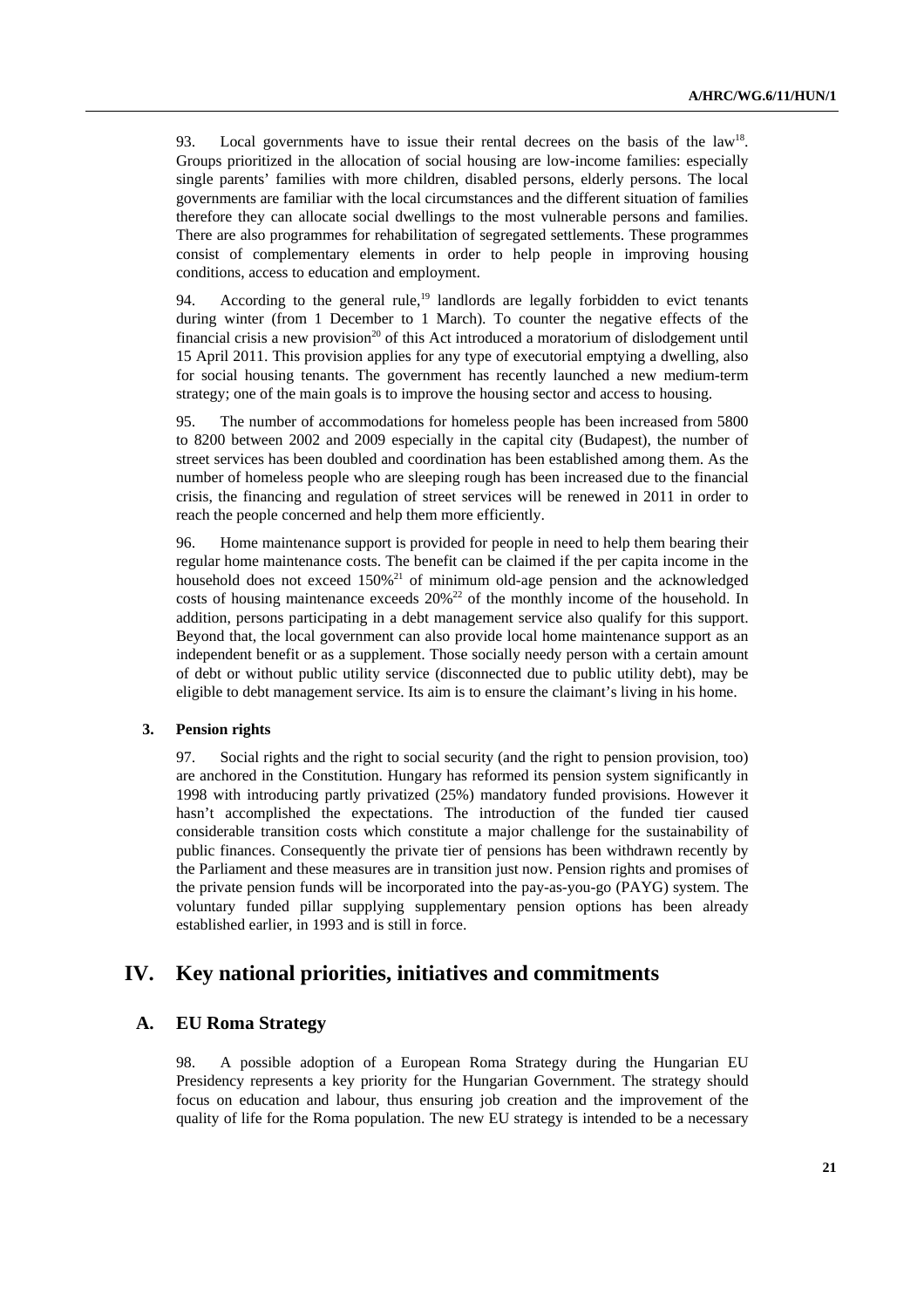tool to raise awareness of this problem and to promote social integration of the Roma, thus preventing mass migrations across the continent.

# **B. Budapest Human Rights Forum**

99. The Ministry of Foreign Affairs of the Republic of Hungary launched a series of international human rights conferences in 2008, to be held annually entitled as "Budapest Human Rights Forum" dedicated to current human rights issues. The first, second and third Budapest Human Rights Forums were held successfully in August 2008, June 2009 and October 2010 with the active participation of, and valuable contribution by, national and international human rights experts, representatives of international organizations, nongovernmental organizations and governments.

# **C. International Genocide Prevention Centre**

100. In October 2010, the Deed of Foundation for the International Prevention of Genocide and Mass Atrocities was signed by two Budapest based universities at the margin of the III. Budapest Human Rights Forum. The Foundation aims at substantially narrowing the existing gap between "early warning" and "swift action" by making available practical policy options for the prevention of genocide and mass atrocities to different stakeholders based on verified information, expert analysis and tested methodologies. The Foundation will complement early warning and early action efforts of international entities, including the United Nations Joint Office on the Prevention of Genocide and the Promotion of the Responsibility to Protect, the Office of the United Nations High Commissioner for Human Rights, the Department of Political Affairs, the UNDP-BCPR and regional and national actors.

101. Through its services, the Foundation will add value to the activities and initiatives of other stakeholders through its timely and flexible response capability and a comprehensive methodology for immediate and longer-term prevention of mass atrocities.

# **D. HRC voluntary pledges and commitments**

102. The Minister of Interior officially recommended to the Government to ratify the Optional Protocol to the Convention against Torture and other Cruel, Inhumane or Degrading Treatment or Punishment.

103. Hungary upholds a standing invitation for mandate holders of human rights special procedures, and ensures a continuous voluntary contribution to the Office of the High Commissioner for Human Rights.

104. The Government is keeping the deadlines with respect to the submission of periodic reports on the implementation of international human rights instruments.

*Notes* 

<sup>1</sup> Upon the introduction of an integrated method of education, a substantial reform began in 2003 including the development of basic and advanced training programmes for teachers in methodology. Renewal of pedagogical methods, revision of legislation on education concerning multiple disadvanteges and financial incentives are important elements of the reform. Integration in education is more widely promoted by extracurricular activities and efforts have been made regarding the involvement of parents. There is still need to enhance inclusive education. Local development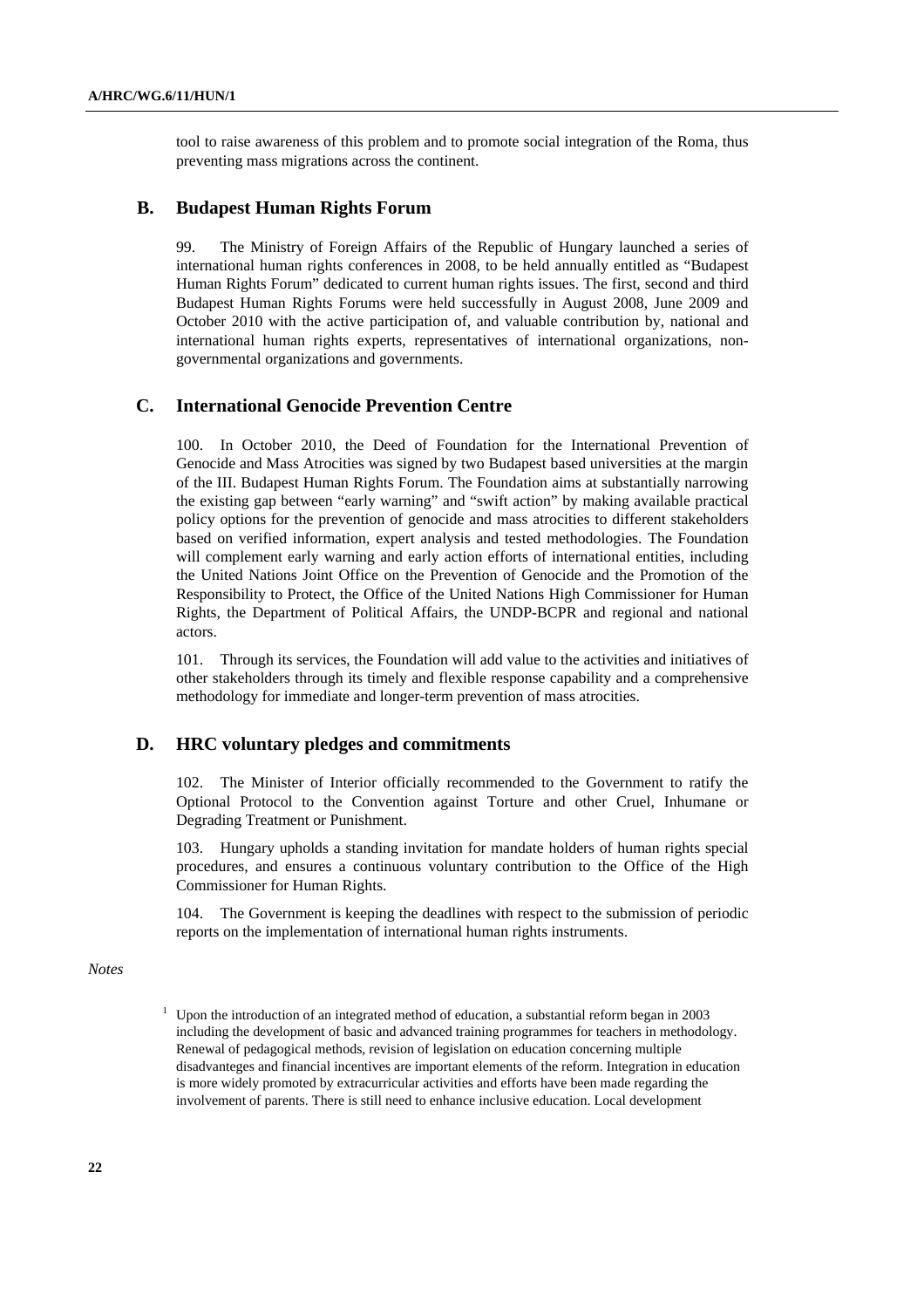programmes widen the scope of actions and increase the commitment of various actors through cooperation and shared responsibility.

- The Equal Treatment Act fulfils a number of regulatory obligations laid down in EU directives, among others those contained in 2000/43/EC on the implementation of the principle of equal treatment of persons regardless of their ethnic or racial affiliation and 2000/78/EC on the creation of a general framework for equal treatment in employment and labour.
- Duplicating the statutory provisions in the Criminal Code does not seem necessary, since "battery in the family" or "homicide in the family" from a legal point of view would not differ from battery or homicide committed to the injury of anybody else. If all the violent conducts that can occur in the family would be redirected into a single statutory provision as "violence in the family", such provision should contain all criminal conducts from administrative offences liable to a fine to homicides. It is certainly not possible to determine suitable punishments to a statutory provision with such a wide scope. Such a sui generis statutory provision does not seem to represent any added value and would not trigger less commission or more detection.
- Recent international trends rather define rape as a sexual action without consent. Such definition however does not refer to violence, although rape is a violent crime making the justification of the commission of the crime more difficult. The new Criminal Code will probably take a middle course, threat would be sufficient to establish the commission of rape. 5
- <sup>5</sup> In order to promote awareness related to the rights of the child, a new handbook called "Compasito" has been released. Education of human and children's rights is part of the training program for professional youth workers dealing with children. 6
- <sup>6</sup> Most important fields of intervention within priority 1 of the Social Renewal Operational Programme are as follows:
	- Labour market activation, prevention and training: a new start is offered to jobseekers in the form of services (including training programmes) and active support to enhance their employability.
	- START programme: Targeted reductions of social security contributions paid by the employers hiring disadvantaged people (including, among others, inactive women, low skilled persons, older workers, long-term unemployed) may raise demand for workforce. It is in many cases a complementary form of support for those taking part in the activating and training programmes.
	- Social economy, innovative and local employment initiatives and pacts: Social economy and local employment initiatives also create employment opportunities for disadvantaged citizens, and enhance the level of provision and access in regions and territories lacking services. Taking into account the significant regional disparities in the labour market, it is important to support the cooperation of local stakeholders with a view to elaborating local employment strategies and employment agreements, as well as to mobilizing resources. The organisations
- that gained experience in supporting these initiatives are involved in the implementation.<br><sup>7</sup> SROP 3.3.1. key project "Promotion of professional developments and services supporting the integrated education of and equal opportunities for severely underprivileged students" co-ordinates and supports every measures of whole intervention area regarding integrated education: prepares methodological documents, organises teacher training courses and network services.

 Under SROP measure 3.3.2 "Promotion of implementation of Equal Opportunities programmes" is specifically designed to promote the realization of equal opportunities in Hungary's public education to improve the role of the school system to provide equal opportunities for severely underprivileged students. Other relevant measures are: SROP measure 3.3.3. "Quality assurance reference centres for public education institutions" that promotes collaboration of institutions with professional service providers networks and SROP 3.3.5 A – Promotion of 'Tanoda' programmes contain extracurricular activities that promote the different opportunities of informal learning.<br><sup>8</sup> Sections 21 (1) 24 and 25 (1) of Decree Law 11 of 1979

- Sections 21 (1), 24 and 25 (1) of Decree Law 11 of 1979.
- 9
- $\frac{9}{10}$  Solitary confinement, reprimand and reduction in the amount available for personal needs.<br><sup>10</sup> The European Committee for the Prevention of Torture and Inhuman or Degrading Treatment or Punishment of the Council of Europe.<br><sup>11</sup> Number of registered human smuggling cases: 2003:1481, 2004: 658, 2005: 672, 2006: 525, 2004:
- 375, 2008:186, 2009: 180, 2010:152. 12 In 2010 the number of persons in immigration detention was 2516, while the number of persons in
-